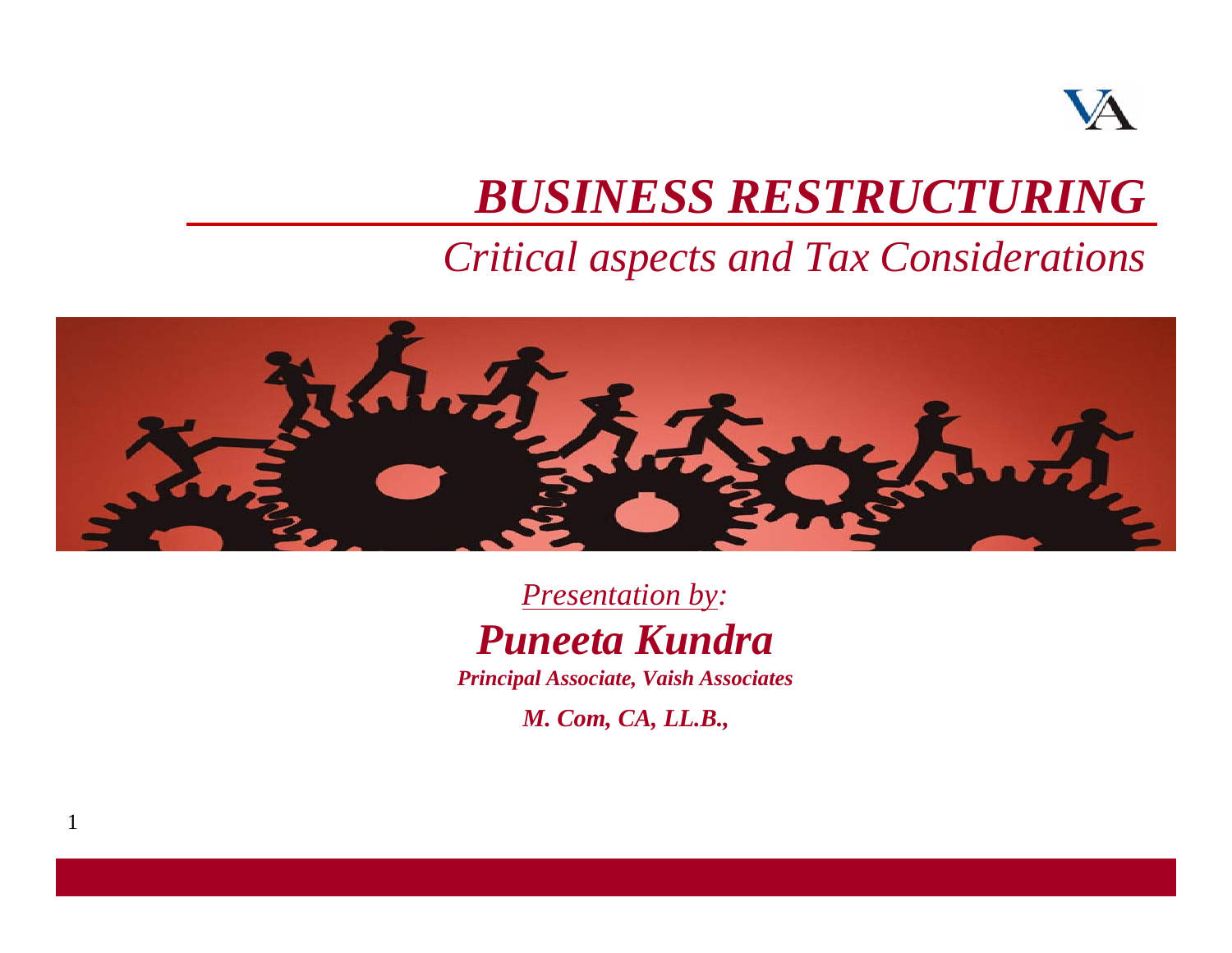

*Business Restructuring is the corporate management term for the act of reorganizing the legal, ownership, operational or other structures of a company for the purpose of making it more profitable or better organised for its present needs*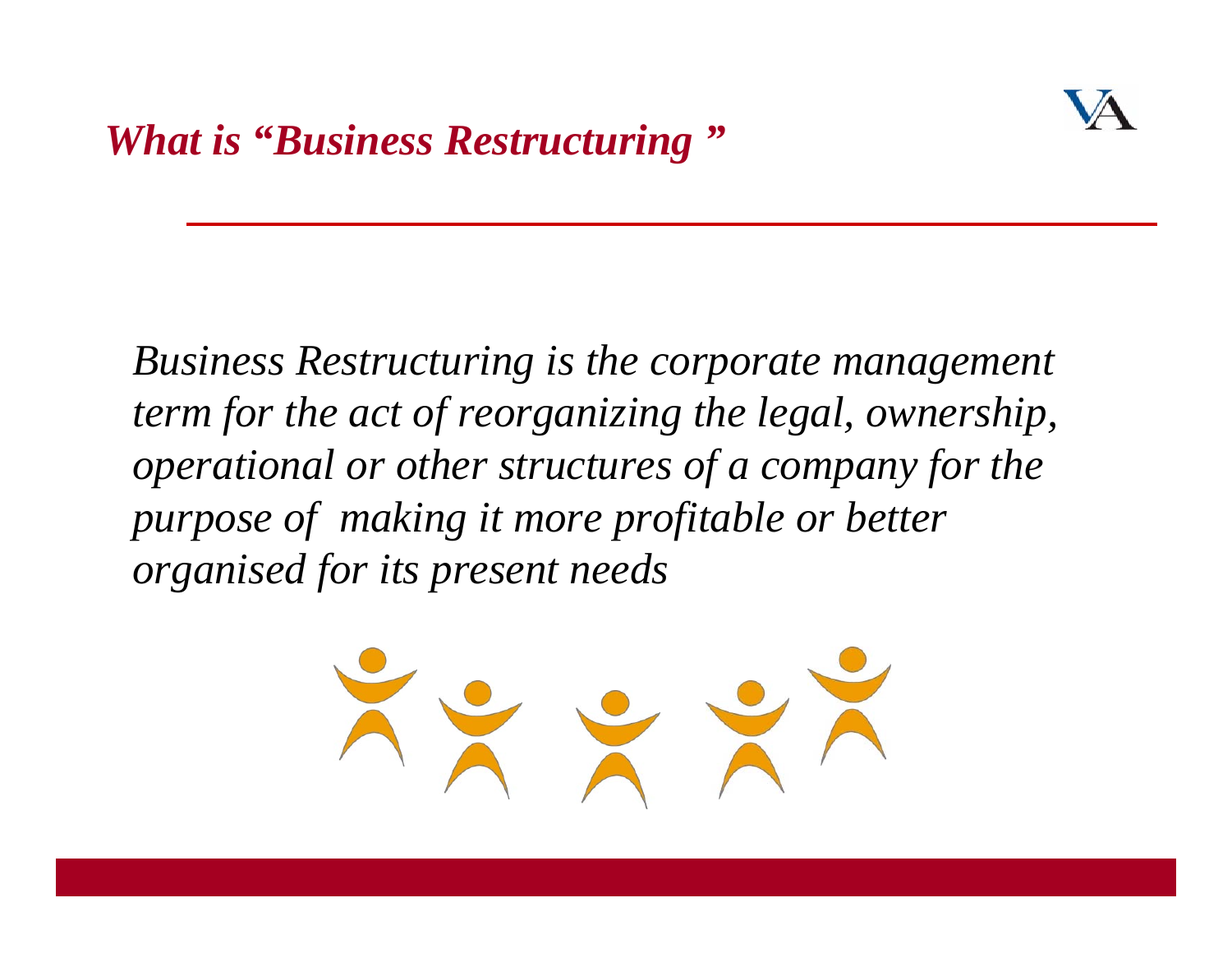### *Drivers for Business Restructuring*

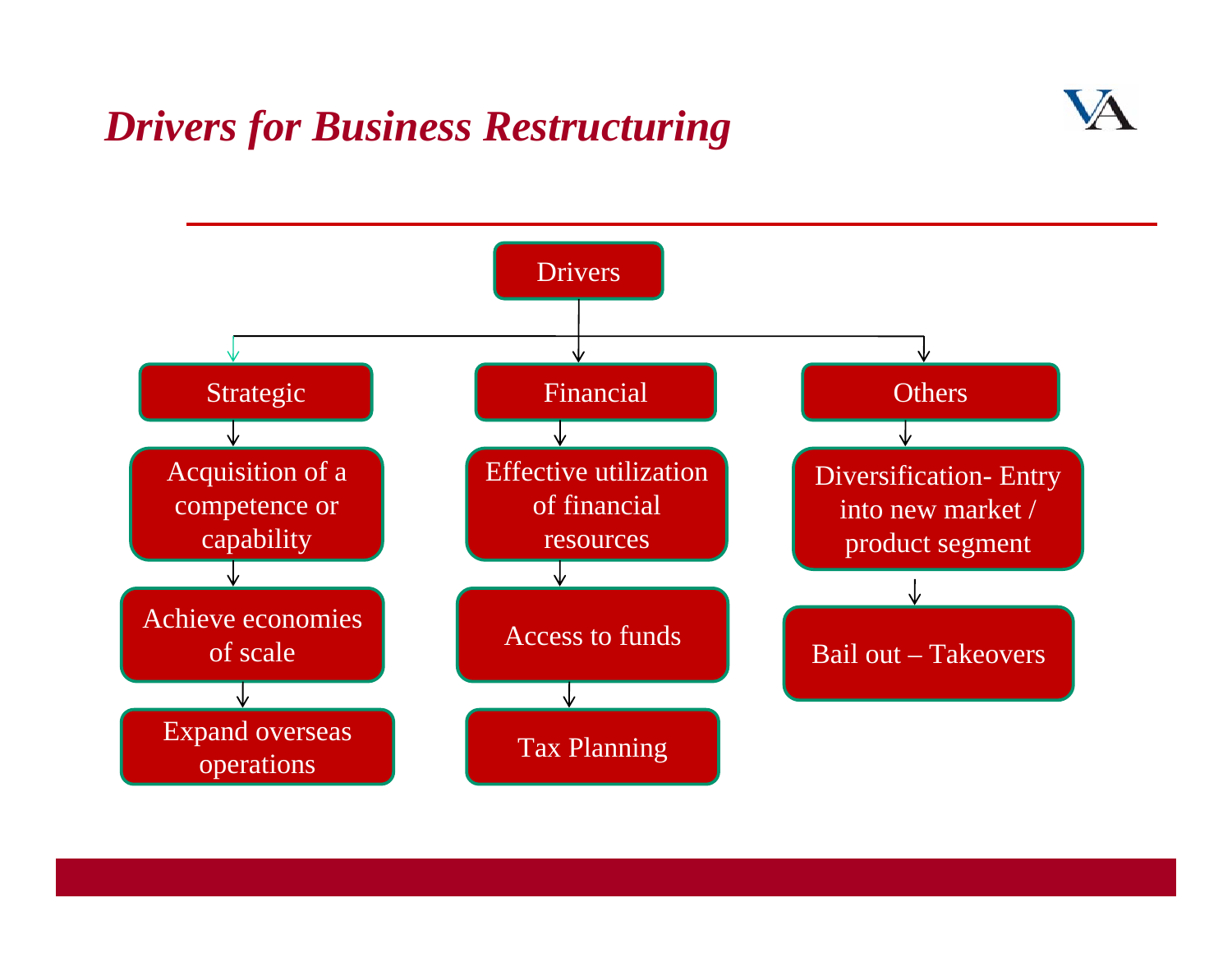

### *Key Forms of Corporate Restructuring*

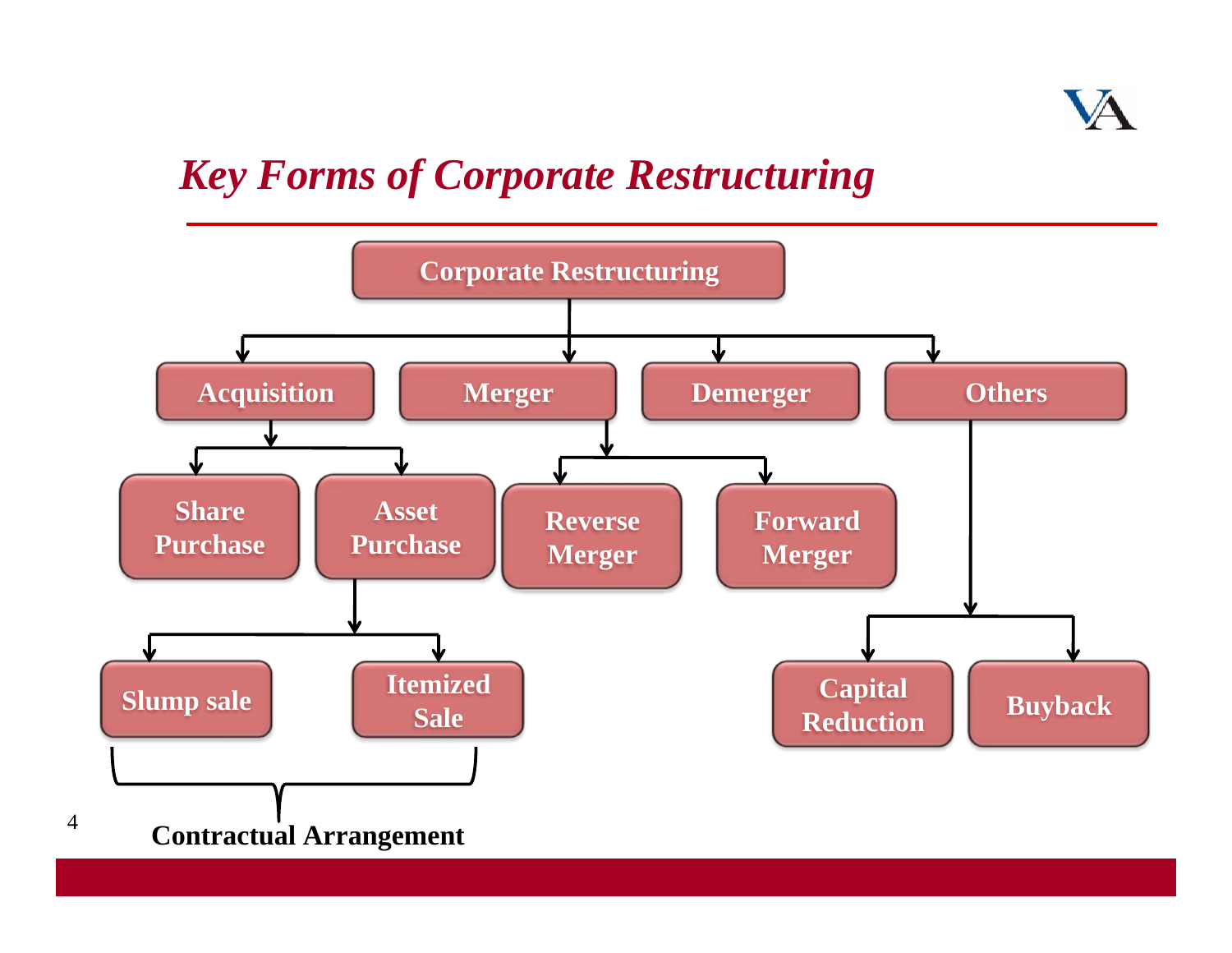### *Regulatory Framework*



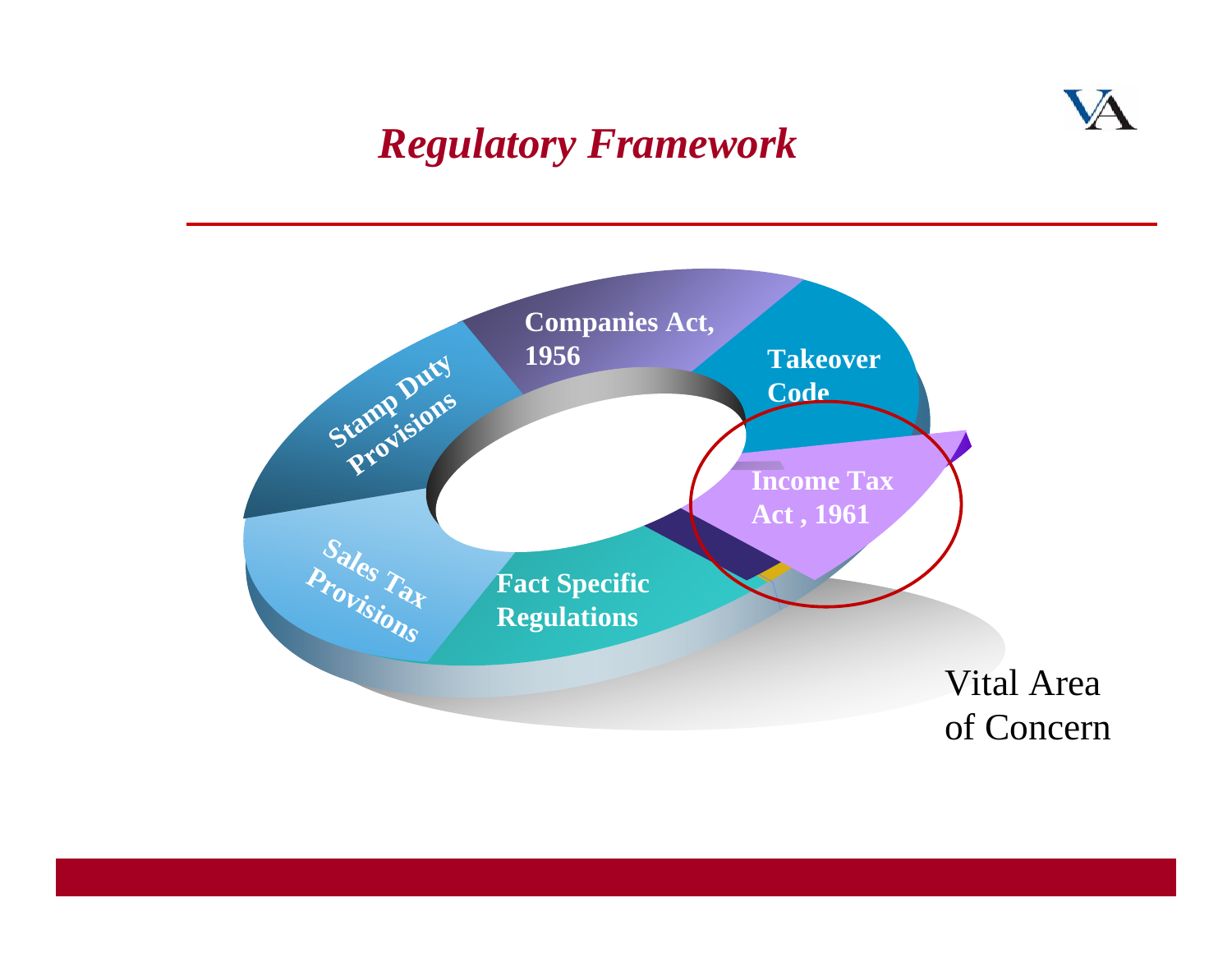

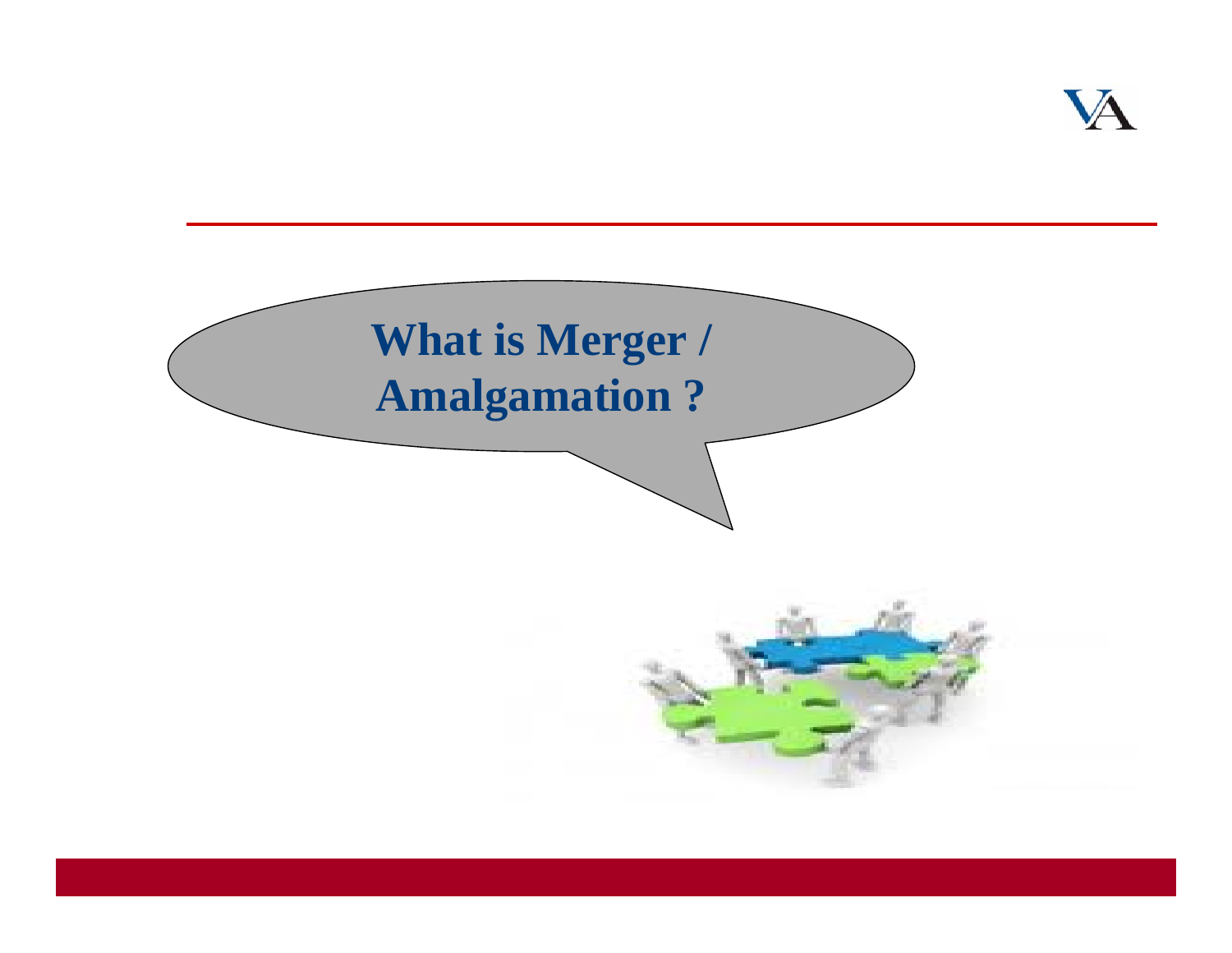## *Merger / Amalgamation*



*Contd…*



### **Concept of Merger / Amalgamation:**

- Sections 390 to 396A of the Companies Act, 1956 facilitates compromise, arrangement or reconstruction of a business
- •The terms "merger" and "amalgamation" are synonymous
- • In amalgamation, the undertaking, i.e. property, assets and liability of one or more company (amalgamating company) are absorbed by an existing or a new company (amalgamated company)
- • The amalgamating company integrates with amalgamated company and the former is dissolved without winding up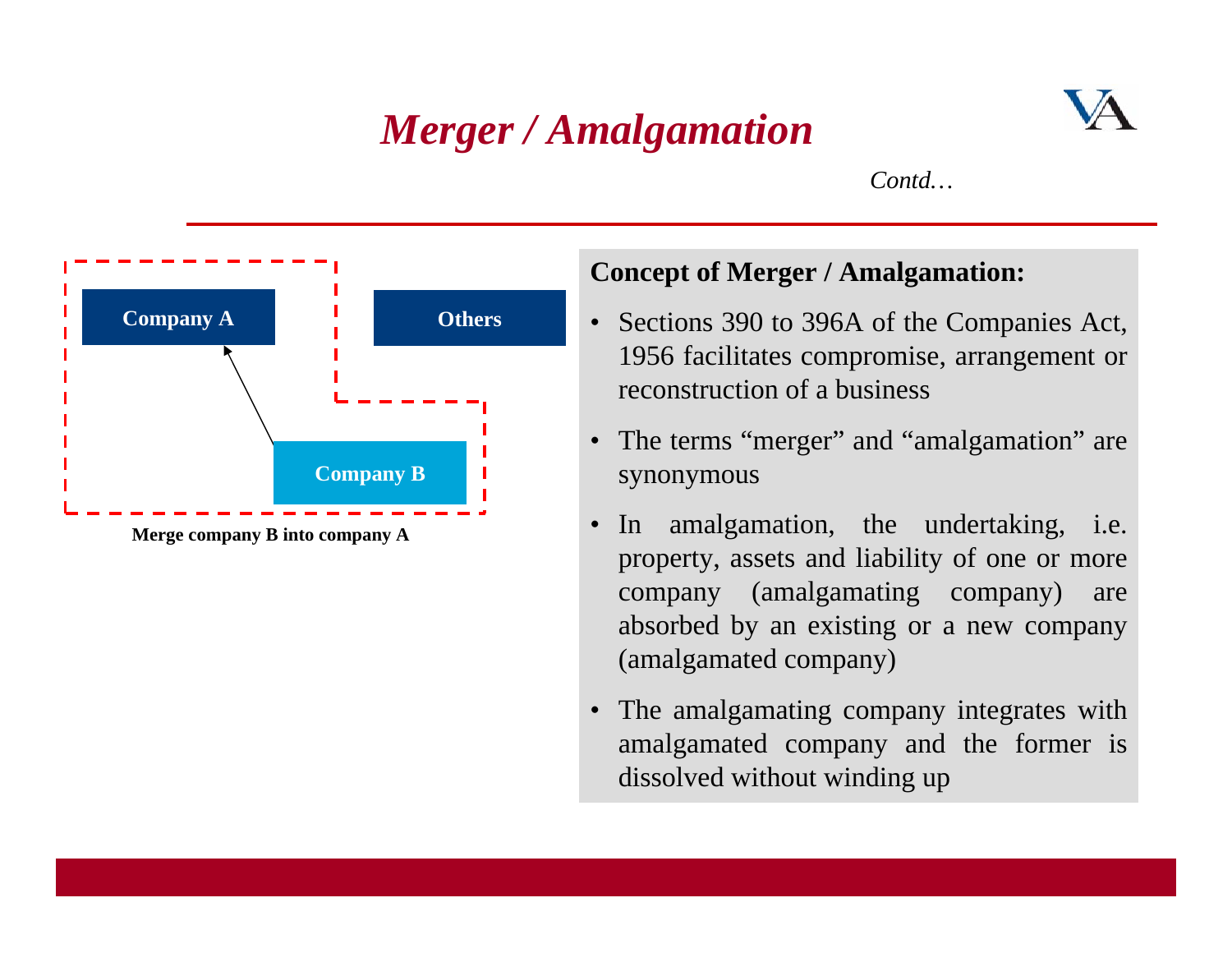## *Merger / Amalgamation Contd…*



### **Definition:**

- • The expression "amalgamation" is not defined in the Companies Act, 1956.
- • Section 2 (1B) of the Income Tax Act defines "amalgamation" as under :

*"Amalgamation", in relation to companies, means the merger of one or more companies with another company or the merger of two or more companies to form one company……."*

### **Conditions :**

- ĸ All properties to be transferred to the amalgamated company
- ▙ All liabilities to be transferred to the amalgamated company
- Shareholders holding at least 3/4th in **value** of shares of the amalgamating company should become shareholders of the amalgamated company

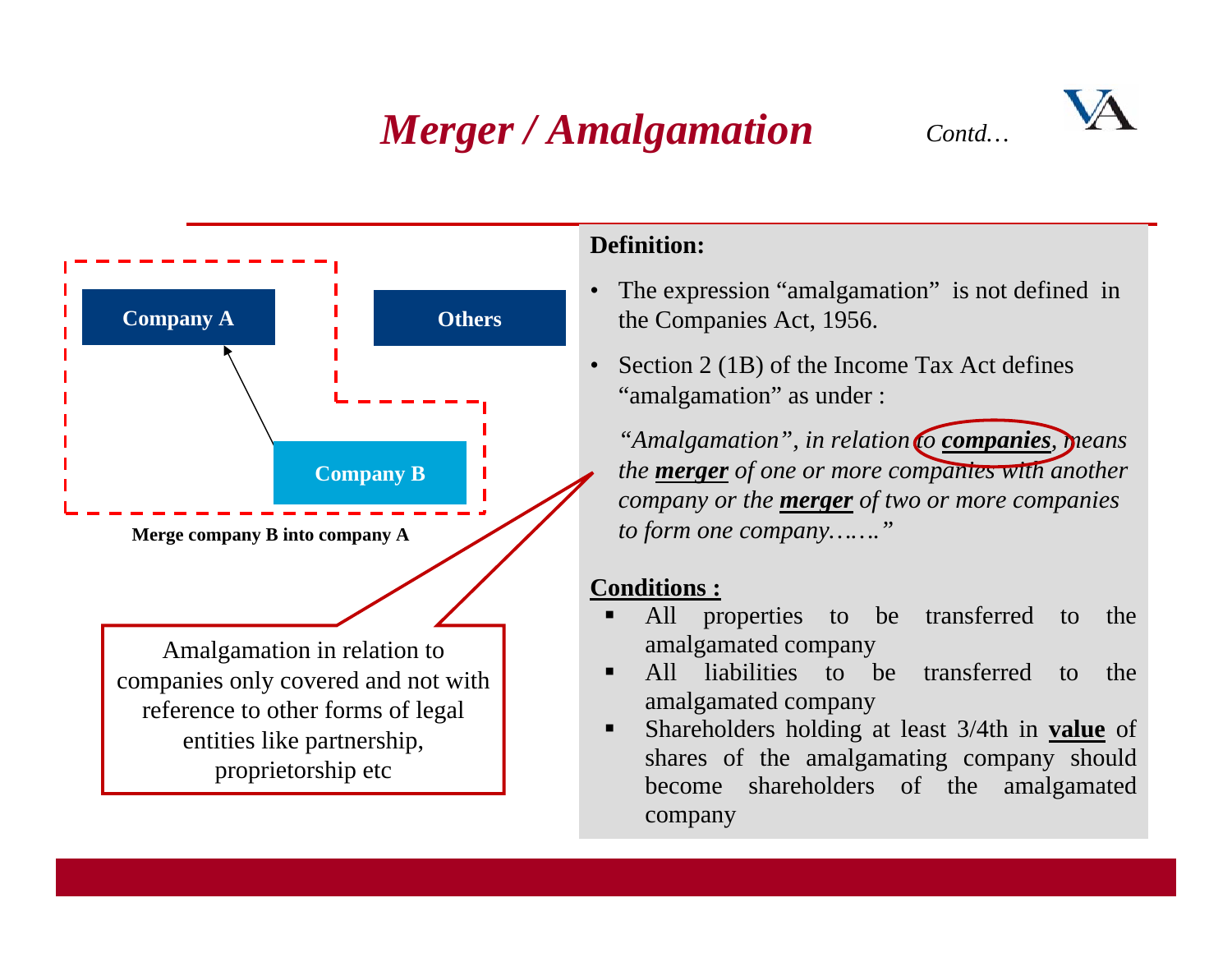## *Merger / Amalgamation*

•

•



**Merge company B into company A**

- No capital gain on transfer of capital assets either in the hands of the amalgamating company or its shareholders [Section 47(vi) and Section 47(vii)];
- Depreciation in the year of transfer available pro rata to the transferor – Methodology to compute number of days [Fifth Proviso to Section 32(1)]
- Depreciation to amalgamated company on the basis of tax written down value in the hands of the amalgamating company [Explanation 7 to Section 43(1) / Explanation 2 to Section 43(6)]
- Tax holidays Section 10A/ 10B/ 10AA/ 80-IB/ 80-IC/ 80-IAB not available to the amalgamating company in the year of transfer and available to amalgamated company
- • Expenditure on amalgamation – tax deductible in hands of transferee company in five equal installments [Section 35DD]
- • Any cessation of liability of amalgamating company shall be taxed in the hands of the amalgamated company  $[Section 41(1)]$
- • Period during which the asset was held by the transferor company will be considered for determining holding period [Section 2(42A)]

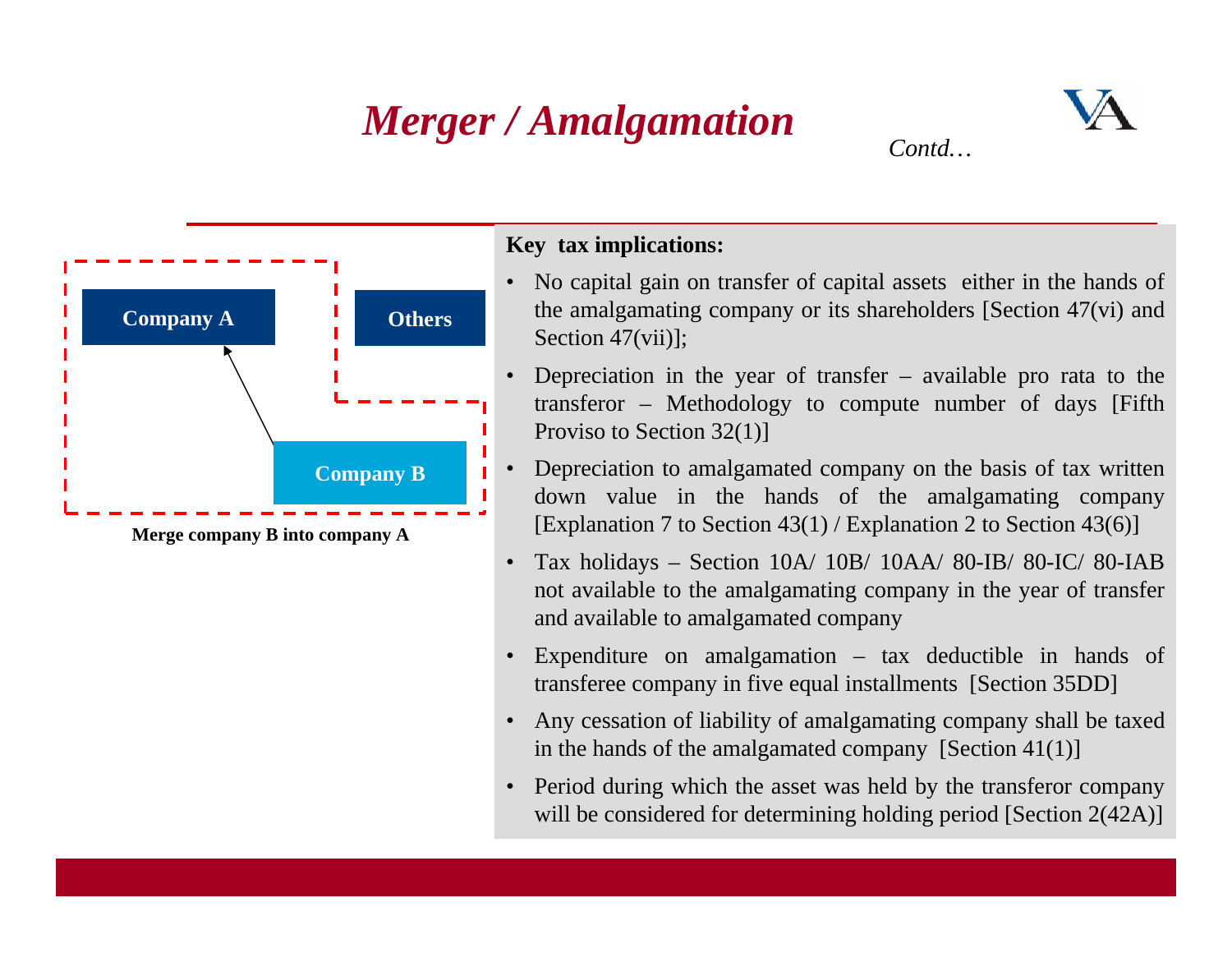

## *Merger / Amalgamation Contd...*



- Cost of acquisition of asset deemed to be cost to the previous owner [Section 49(1)]
- • Accumulated business loss and depreciation of the amalgamating company owning an industrial undertaking, hotel or of a banking company shall be deemed to be the accumulated loss and depreciation of the **amalgamated company** or specified bank for the previous year in which the amalgamation is effected subject the fulfillment of the following conditions by the amalgamated company : [Section 72A]
	- $\checkmark$  hold continuously for a minimum period of five years from the date of amalgamation at least three-fourths in the book value of fixed assets of the amalgamating company acquired in a scheme of amalgamation
	- $\checkmark$  continue the business of the amalgamating company for a minimum period of five years from the date of amalgamation
	- $\checkmark$  fulfil such other conditions as may be prescribed to ensure the revival of the business of the amalgamating company or to ensure that the amalgamation is for genuine business purpose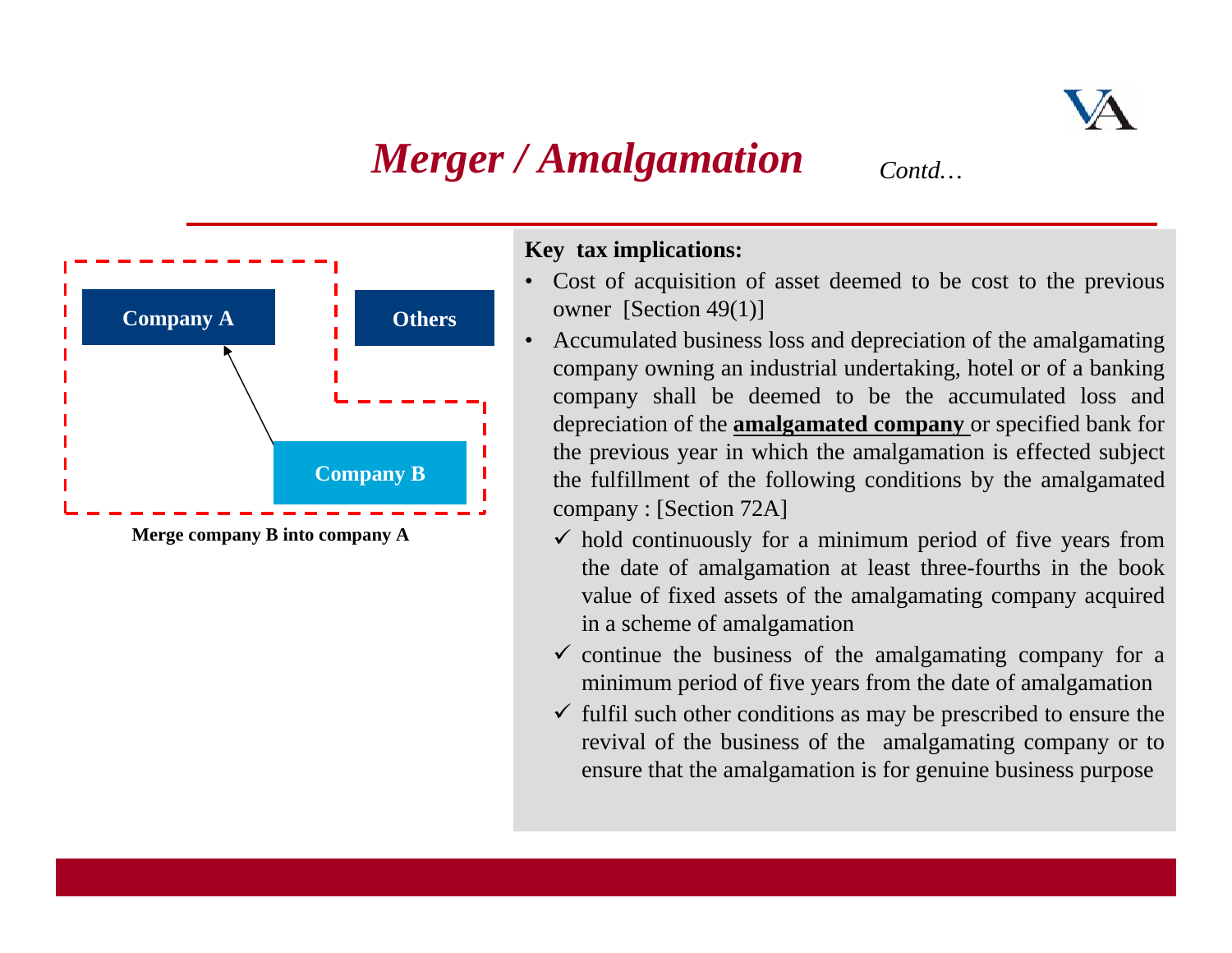## *Merger / Amalgamation Contd...*



- • **Rule 9C** of the Income-tax Rules prescribes the following further conditions for carry forward or set off of accumulated loss and unabsorbed depreciation in case of amalgamation:
	- $\checkmark$  the amalgamated company shall achieve a level of production at least 50% of the installed capacity of the amalgamating industrial undertaking before the end of the four years from the date of amalgamation and the said minimum level of production should continue till the end of five years from the date of amalgamation
	- $\checkmark$  the Central Government has powers to relax the above condition in case of genuine difficulty faced by the amalgamated company
	- $\checkmark$  a certificate in Form No. 62 of the Income-tax Rules, duly verified by an accountant shall be furnished to the assessing officer in this regard

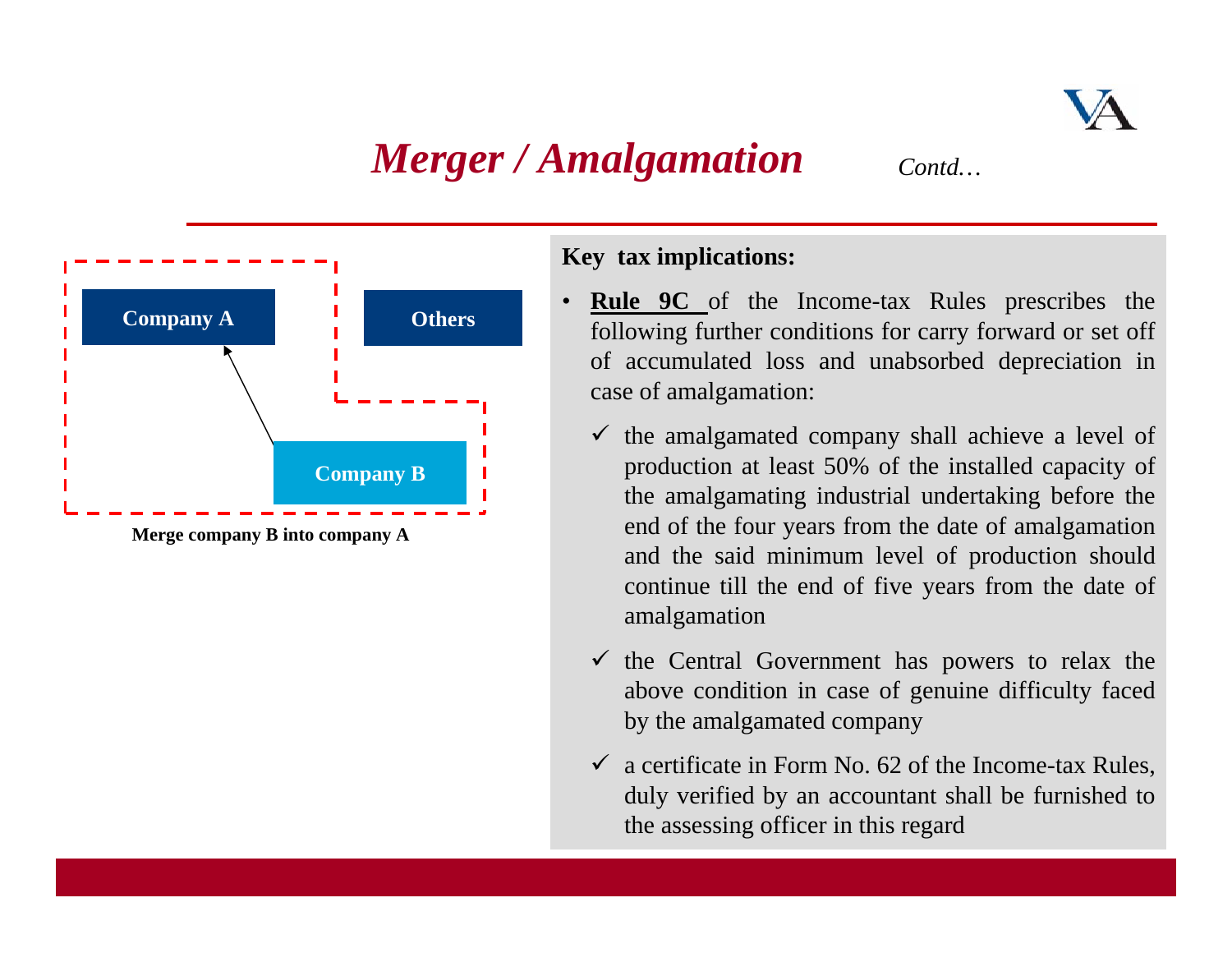

## *Merger / Amalgamation*



- • The benefit of carry forward and set off of accumulated losses and unabsorbed depreciation of the **amalgamating company** owning an industrial undertaking would be available to the amalgamated company only if the following additional conditions are fulfilled :
	- $\checkmark$  the amalgamating company should have been engaged in the business for at least three years during which the accumulated loss has occurred or the unabsorbed depreciation has accumulated, and
	- $\checkmark$  the amalgamating company has held continuously as on the date of the amalgamation at least threefourths of the book value of fixed assets held by it two years prior to the date of amalgamation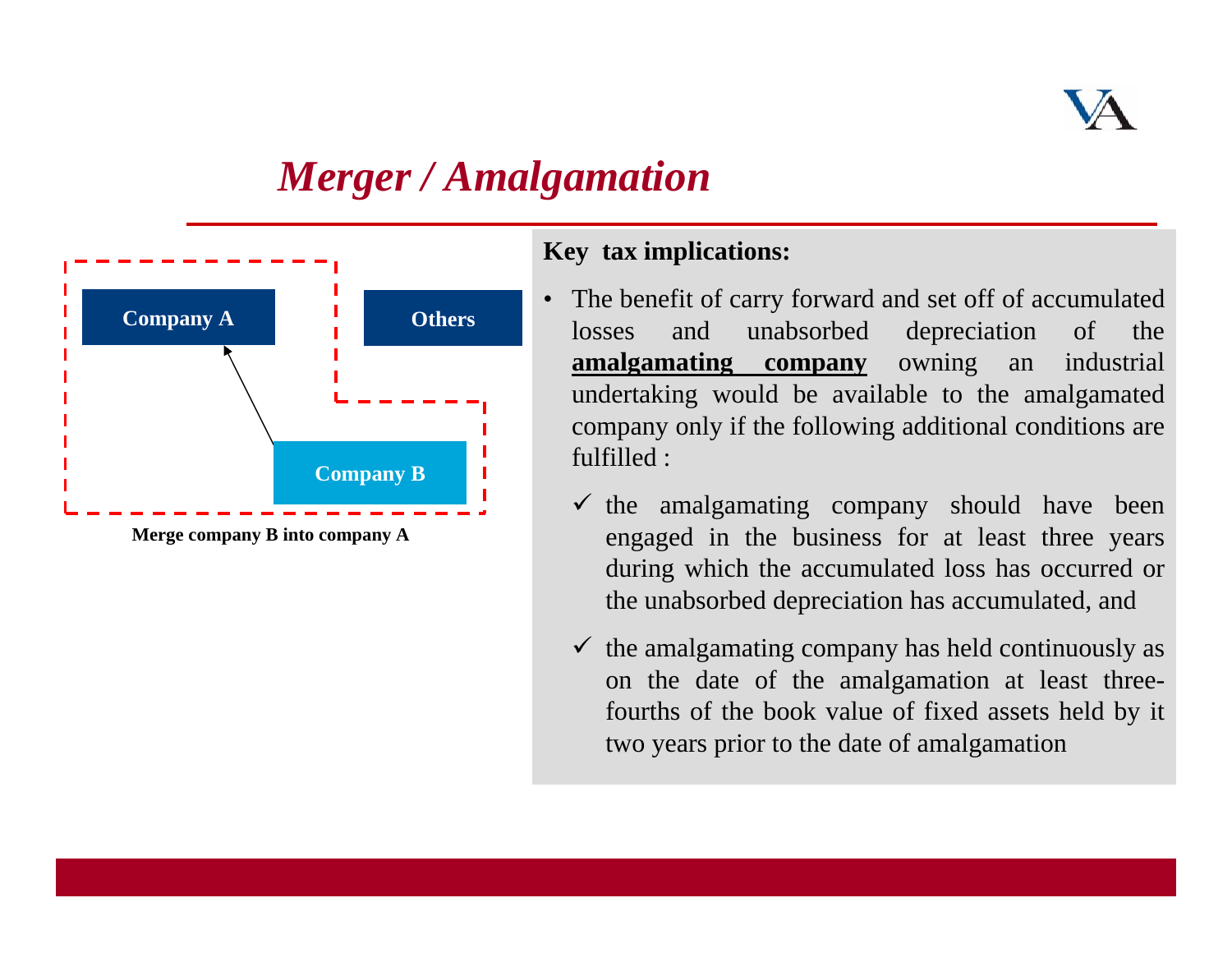

### **Tax Issues in Mergers** *Contd...*



- •**• CONSIDERATION**
- •**DEPRECIATION ON GOODWIL**
- **INDEXATION ON SHARES**
- **CARRY FORWARD AND SET OFF OF MAT CREDIT**
- **CARRY FORWARD OF LOSSES**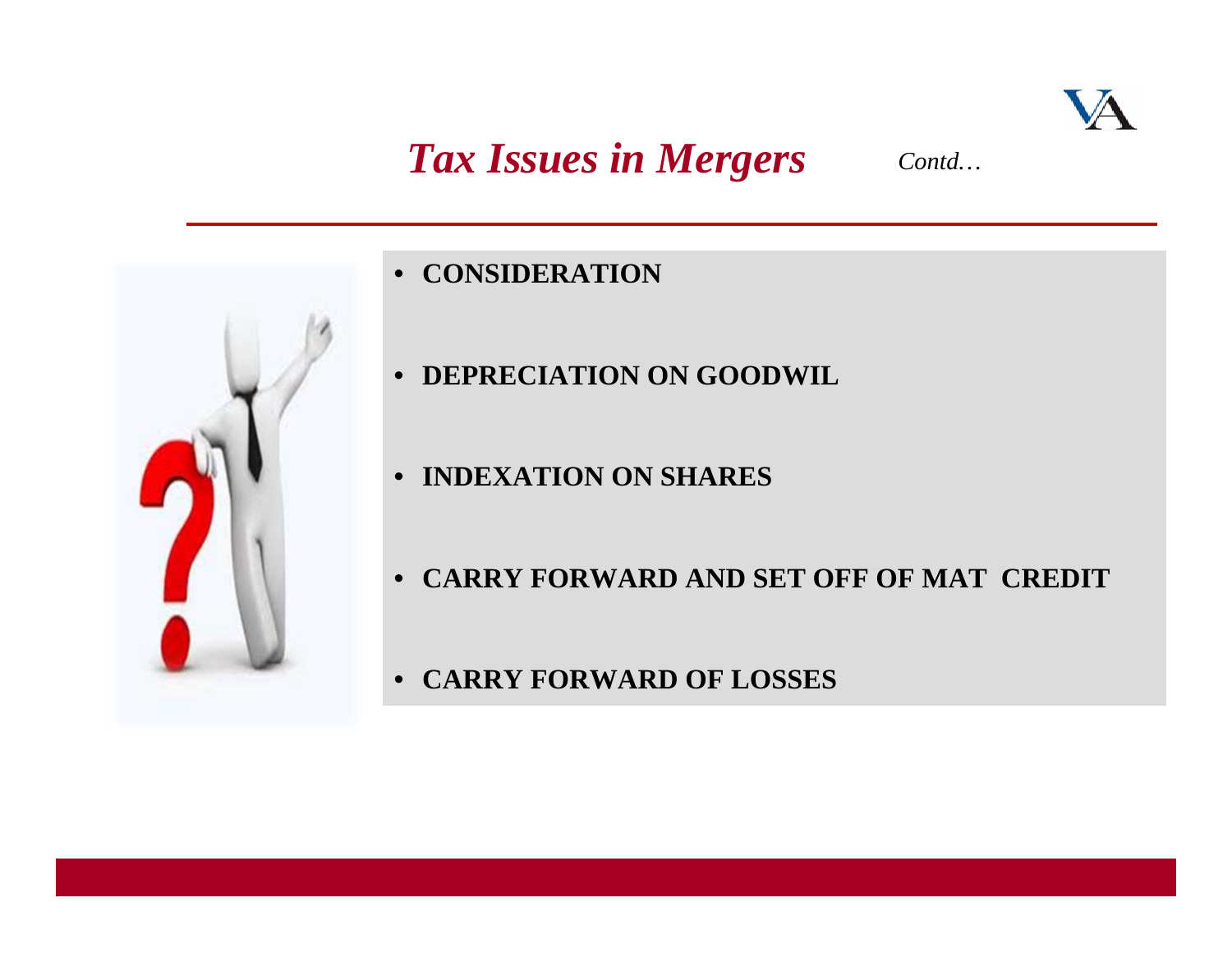# *Tax Issues in Mergers Contd…*



### **CONSIDERATION**

- • **Would issuance of bonds / debentures alongwith the shares of the amalgamated company as consideration would be in consonance with the provisions of Section 47(vii) of the Income Tax Act ?**
	- $\checkmark$  Section 47(vii) held not applicable where the shareholder of the amalgamating company is allotted bonds or debentures in exchange of shares in the amalgamating company - CIT vs. Gautam Sarabhai Trust : 173 ITR 216 (Guj.)
	- $\checkmark$  On amalgamation, rights of shareholder of the amalgamating company in the capital asset, i.e., the shares stand extinguished, resulting in a transfer under section 2(47) of the Income Tax Act.- CIT vs. Mrs. Grace Collis and Ors. : 248 ITR 323 (SC)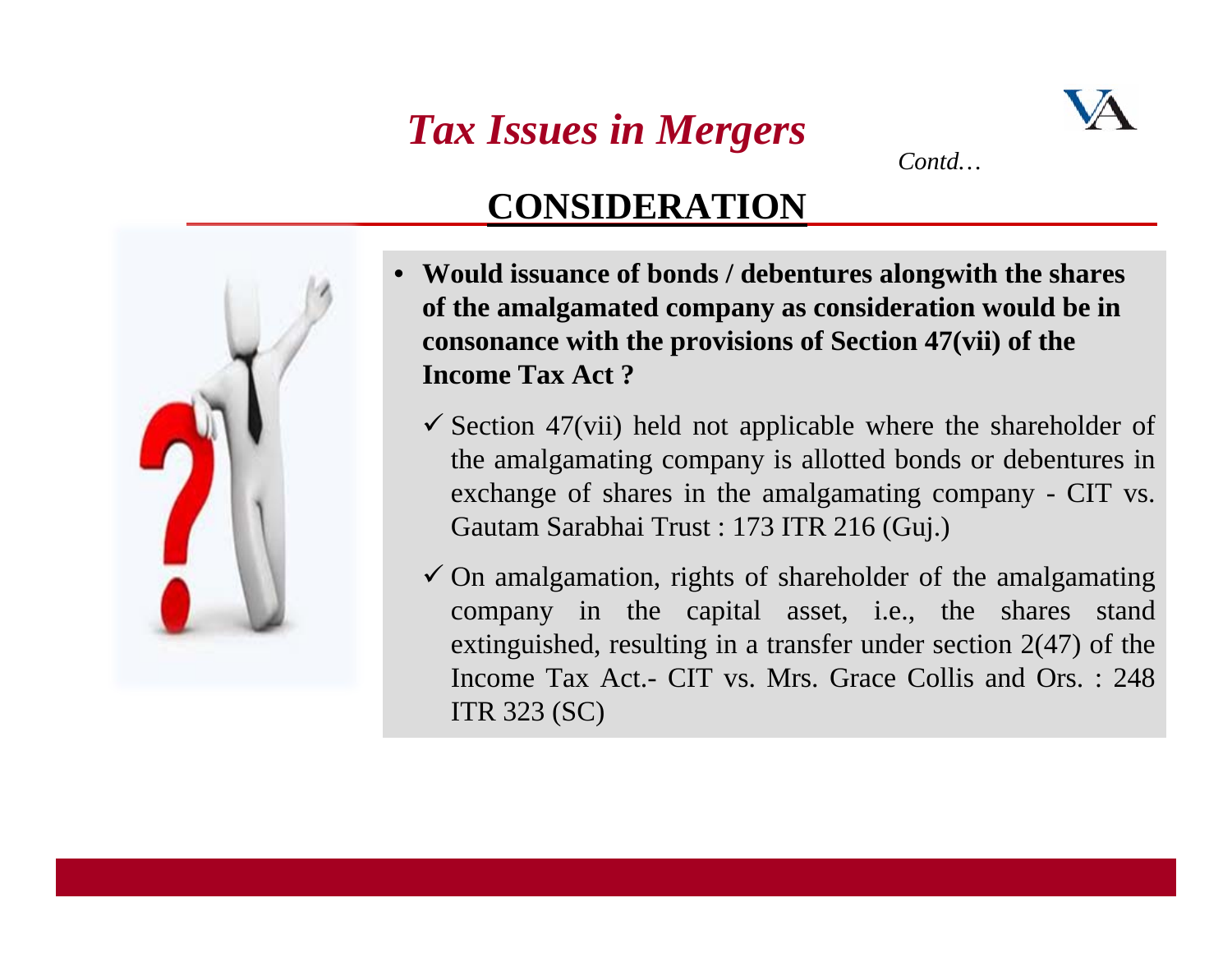## *Tax Issues in Mergers*



*Contd…*

### **DEPRECIATION**

• **Whether the amalgamated company can claim depreciation on the goodwill, accounted as a balancing factor while merging the accounts of the amalgamating company into the amalgamated company (i.e., excess consideration paid by the amalgamated company over and above the excess of assets over liabilities), being commercial right of similar nature as enumerated in section 32 ?** 

[Refer : A.P. Paper Mills Ltd. vs. Asstt. CIT (2010) 128 TTJ (Hyd) 596 : (2010) 33 DTR (Hyd) 148- Goodwill is a commercial right of similar nature as enumerated in section 32

CIT vs. Hindustan Coca Cola Beverages (P) Ltd.: 331 ITR 192( Del HC) commercial rights of similar nature, i.e., know-how, patent, copyrights, trademarks, licences, franchises

Business CB. Raveendran Pillai vs. CIT : 237 CTR 80 (Ker. HC) and Kotak Forex Brokerage Ltd. vs. ACIT : 33 SOT 237 (Mum.) - Any right which is obtained for carrying on the business effectively and profitably has to fall within the meaning of intangible asset.

Contrary view : Borkar Packaging (P) Ltd. vs ACIT 131 TTJ 99 (ITAT (Panaji)); R.G. Keswani vs. ACIT : 120 TTJ 1081 (ITAT Mum)]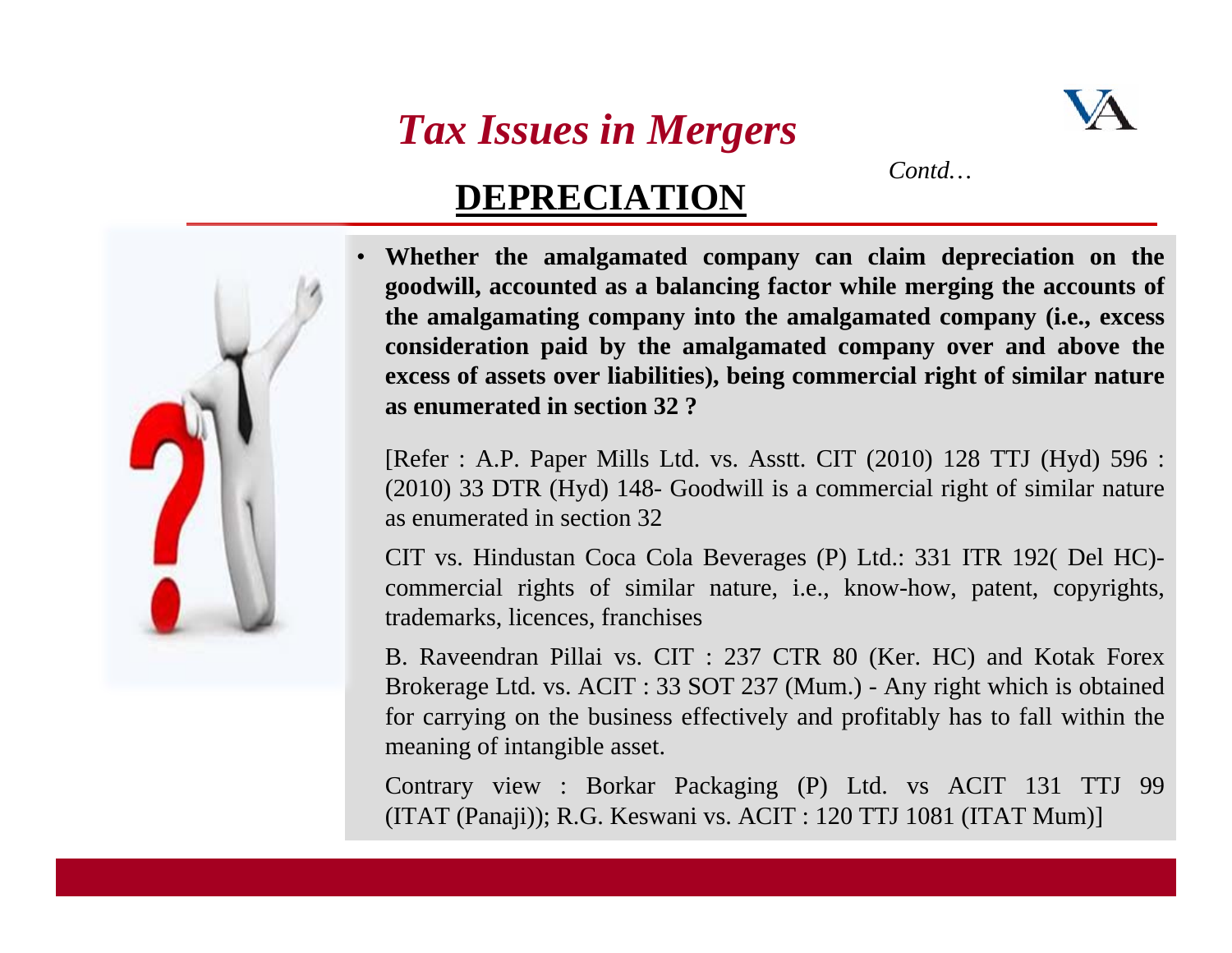

## *Tax Issues in Mergers Contd…* **INDEXATION**

- • **Whether the indexation will be available from the date of acquisition of shares in amalgamating company or date of acquisition of shares in amalgamated company?**
- $\checkmark$  Kotak Mahindra Bank Ltd. v. ACIT: 2009 TIOL 383 ITAT MUM- Where the shares transferred to a 100% subsidiary company were exempt under section 47, the indexation of cost has to be taken from the date of first holding of shares by the holding company.
- $\checkmark$  DCIT vs. Manjula J. Shah : 35 SOT 105 / 318 ITR (AT) 417 (Mum.)(SB) [affirmed by Bombay High Court: 2011-TIOL-808-HC-MUM-IT]- Capital asset transferred by way of gift - held that indexation of cost in the hands of donee from the date of holding of asset in the hands of donor

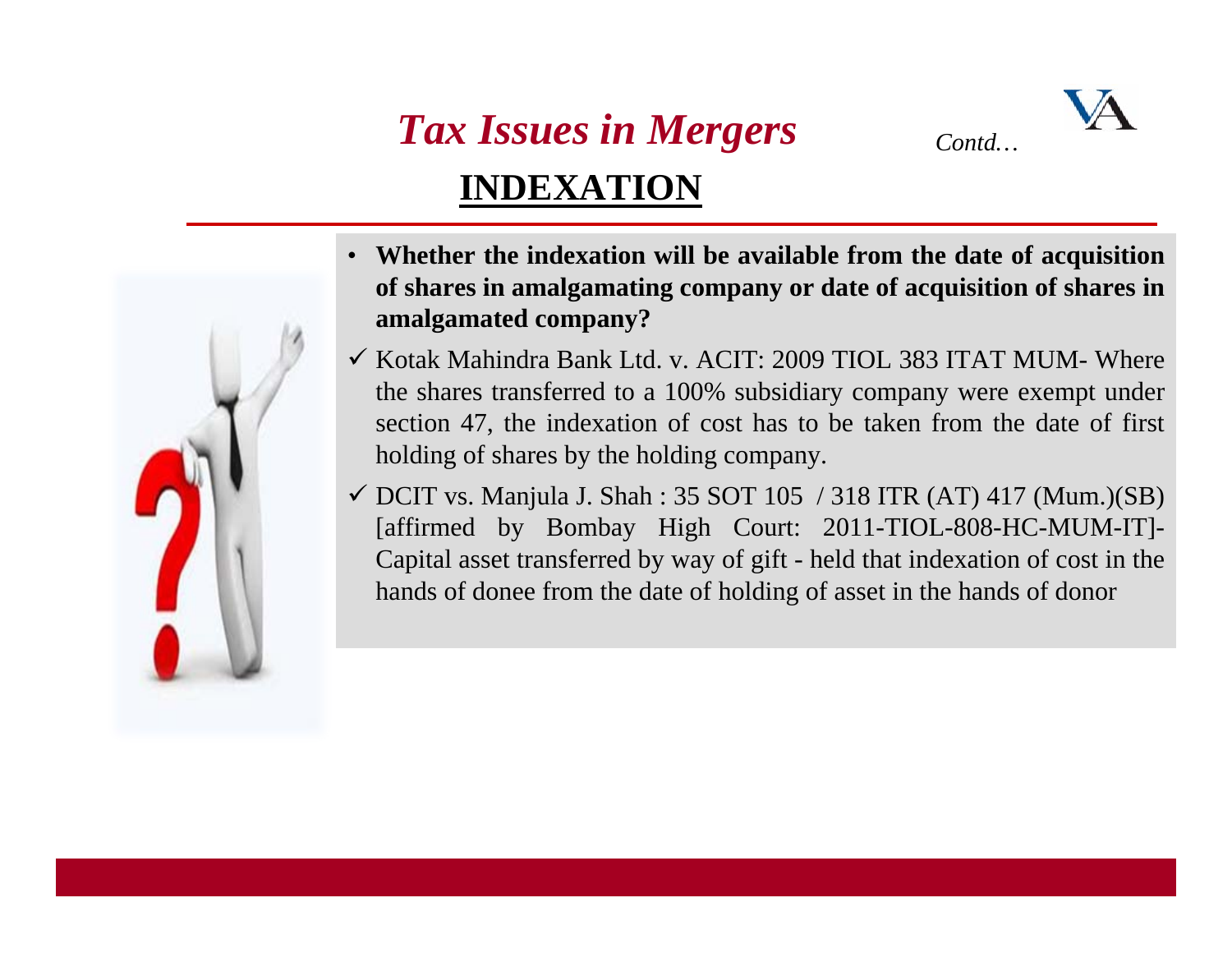## *Tax Issues in Mergers* **MAT**



*Contd…*



•

 **Whether, pursuant to the amalgamation, the amalgamated company would be entitled to carry forward and set off of credit of Minimum Alternate Tax available to the amalgamating company under section 115JAA of the Income Tax Act.**

[Refer: SKOL Breweries Ltd. v. ACIT, 28 ITAT India 998 (Mum.) ITA No. 313/Mum./07 A.Y. 2003-04 dated 15-5-2008]

• **Whether the benefit of carry forward and set off of unabsorbed book losses and depreciation of the amalgamating company would be available against the book profits of the amalgamated company under section 115JB(2)** ?

[Refer: VST Tillers & Tractors Ltd.: 2009 TIOL 26 Bang.– where condition of section 72A fulfilled ]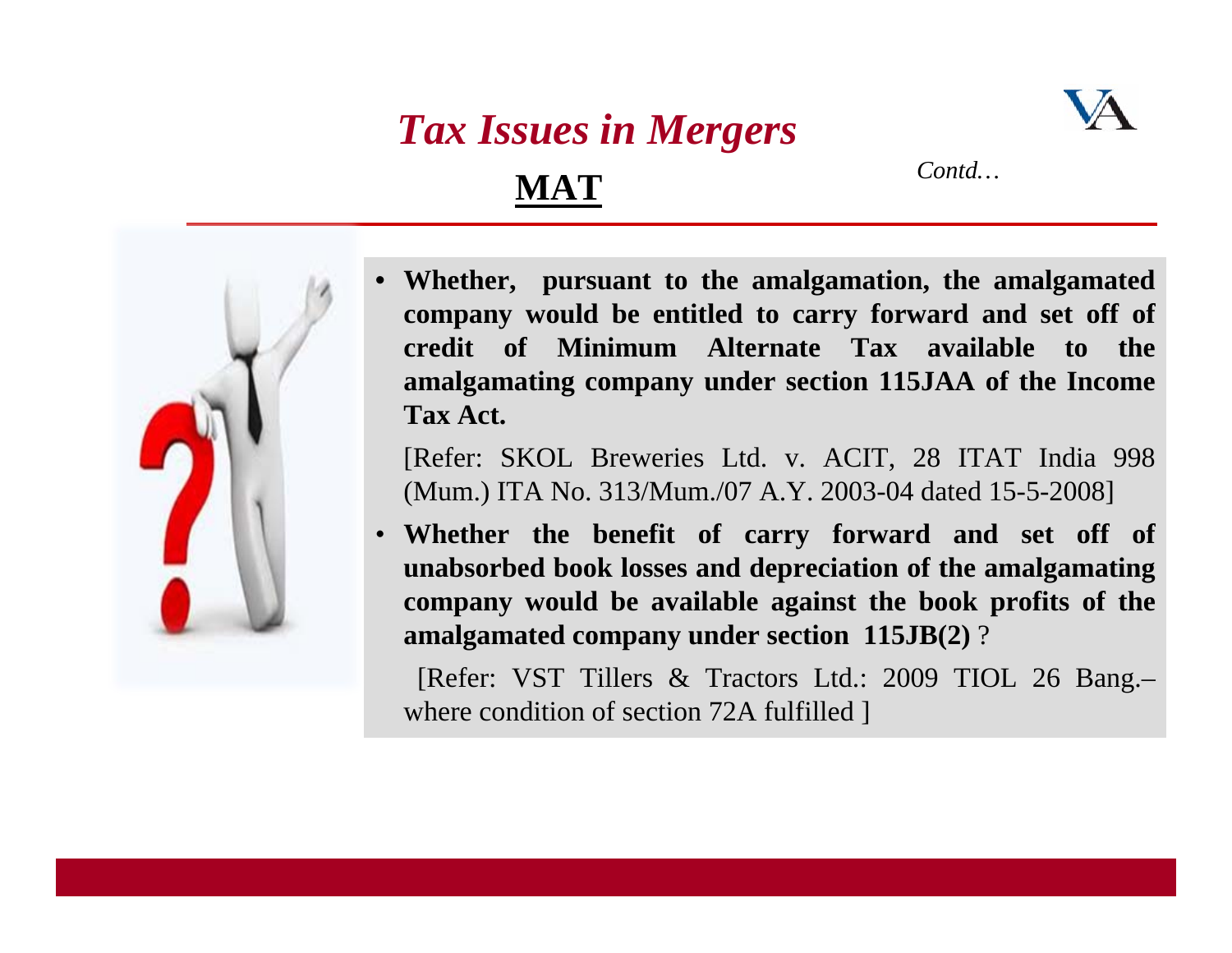## *Tax Issues in Mergers Contd…***CARRY FORWARD OF LOSSES**





• **Whether service industry (say, hospitals) can be considered as an "industrial undertaking" ?**

[Refer : ACIT vs. Apollo Hospitals Enterprises Ltd. : 300 ITR 167 (Chennai HC)]

• **Accumulated losses can be carried forward for a period of 8 years from the appointed date, i.e. the date of amalgamation. Thus, if seven years have already elapsed, accumulated losses will be carried forward for the next eight years (in total for 15 years)?**

[Refer : Supreme Industries Ltd. vs DCIT : 2007 17 SOT 476 (Mum ITAT)- relates to investment allowance under s.32A ]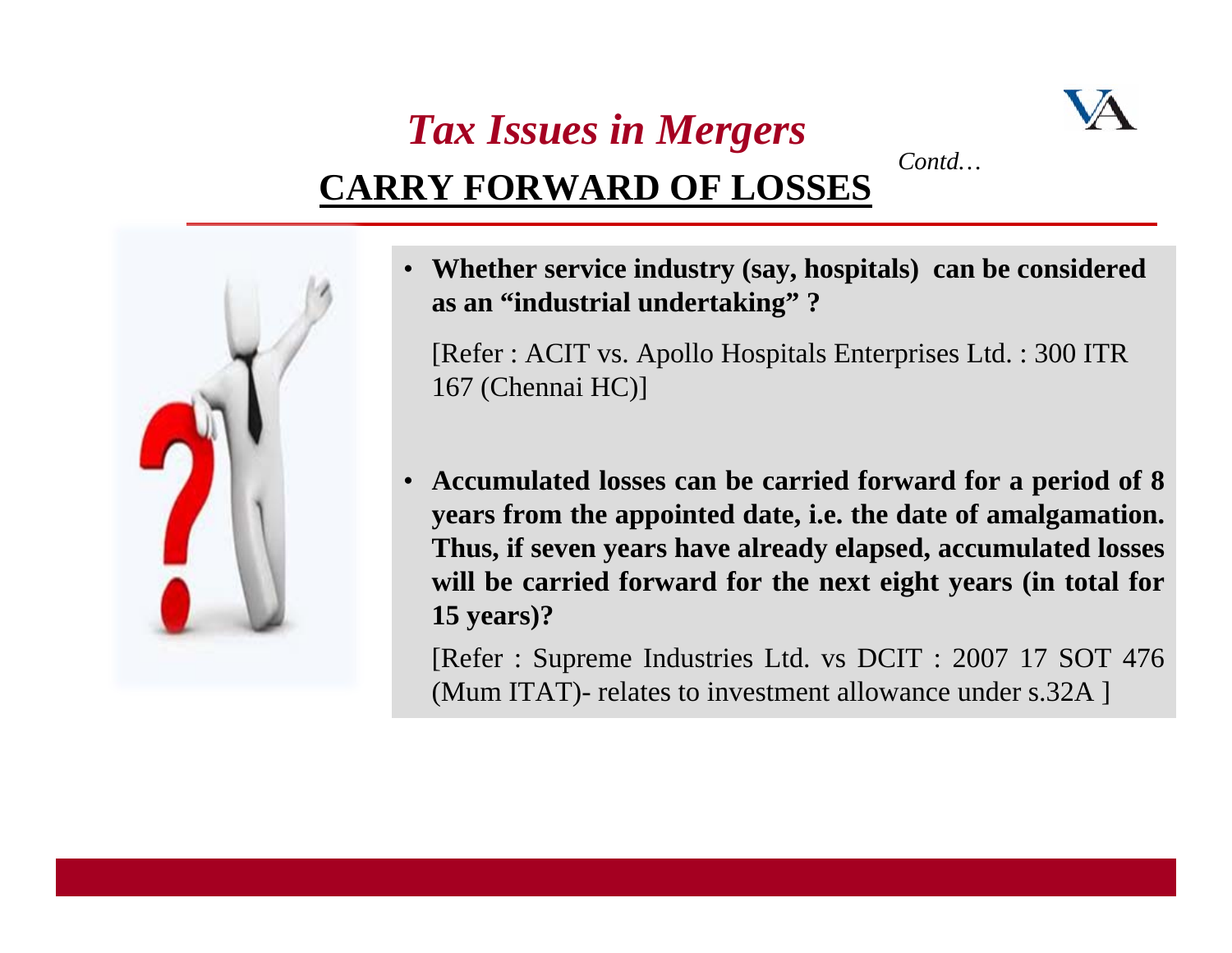

## *Tax Issues in Mergers* **CARRY FORWARD OF LOSSES**



• **What if a private company having losses merges with another company whether section 72A will override section 79 ?**

[The provisions of section 79 of the Income Tax Act would not apply in a situation where a private company/company in which public are not substantially interested merges into another company, in which case provisions of section 72A of the Income Tax Act should be applicable.

The provisions of section 72A being specifically related to amalgamations, would cover all cases of amalgamation and override all other provisions to the extent contrary to the provisions of that section. The section also contains a nonobstante clause overriding all other provisions of the Income Tax Act.

The provisions of section 72A were enacted for the objective of promoting better utilisation of resources to make the country globally competitive will have to be construed in a liberal manner to further that objective

If the provisions of section 79 are interpreted in a manner so as to override the provisions of section 72A of the Income Tax Act, it would result in denial of the benefit of carry forward and set off of losses in all cases of mergers of a private company with another company, which intention is not suggested or supported from any provisions of the Income Tax Act or any other provisions and aids which can be used for interpretation of that section]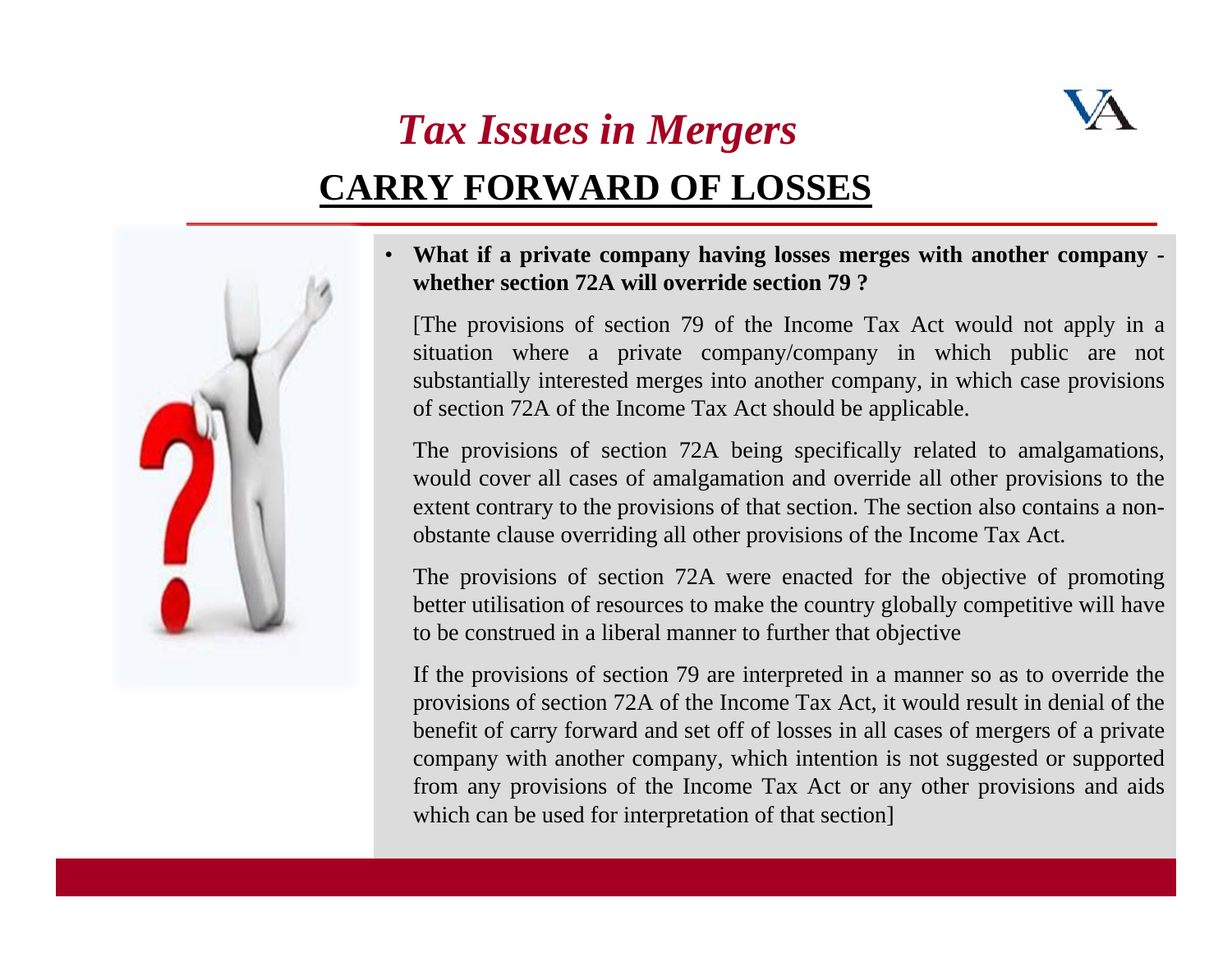

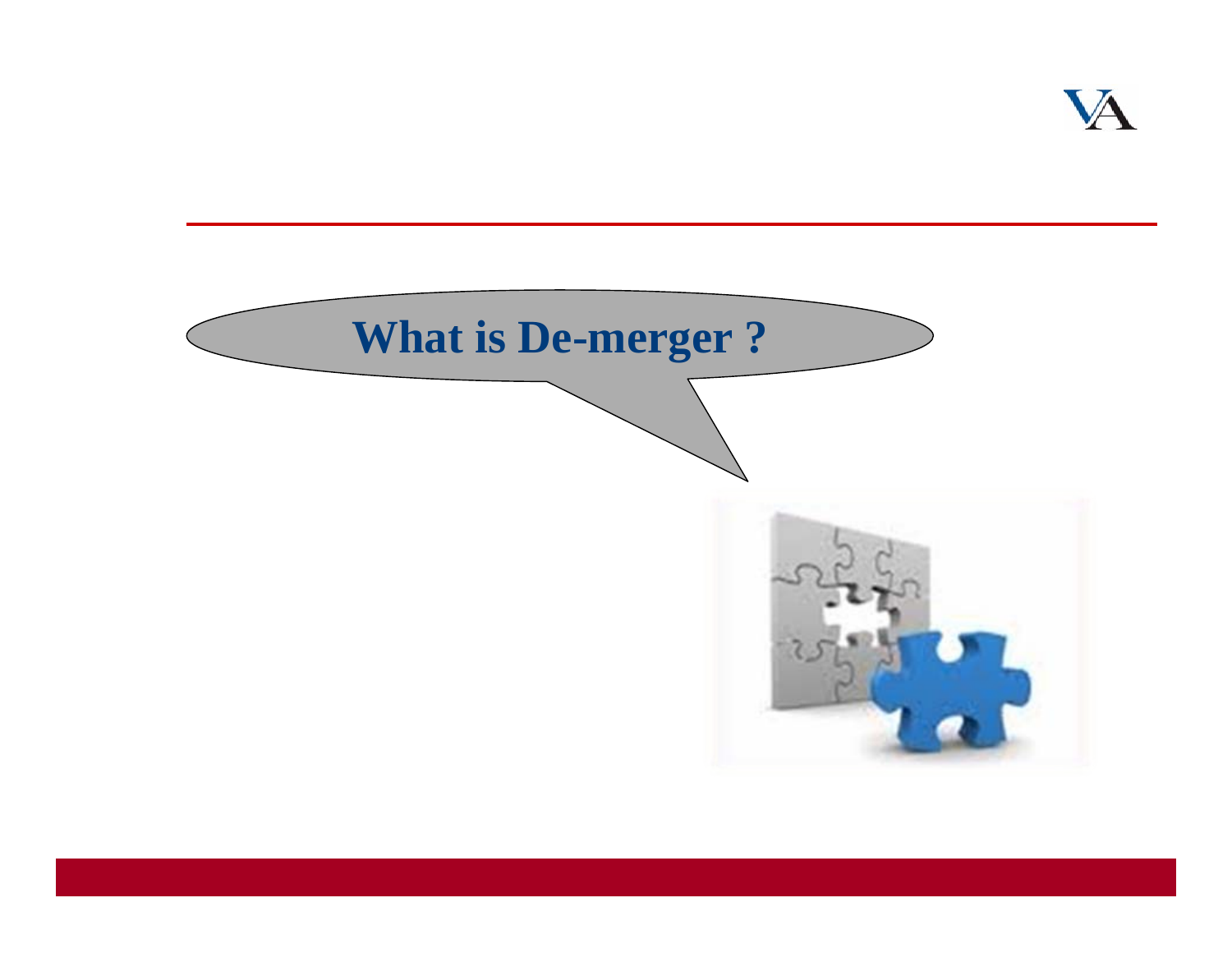

*Contd…*

#### **The Transaction**



#### **Definition of "Demerger" :**

• Section 2(19AA) of the Income Tax Act defines "demerger" as under :

""*demerger", in relation to the* **companies***, means the transfer, pursuant to a scheme of arrangement under sections 391 to 394 of the Companies Act, 1956, by a demerged company of its one or more undertakings to any resulting company ……"*

#### **Conditions :**

- • All properties / liabilities of transferred undertaking become properties / liabilities of resulting company
- •The transfer of properties / liabilities is at book value
- • Discharge of consideration by issue of shares to shareholders of demerged company on proportionate basis
- • Shareholders holding 3/4th or more in value of shares in the demerged company become shareholders in resulting company
- •Transfer of undertaking is on a "going concern basis"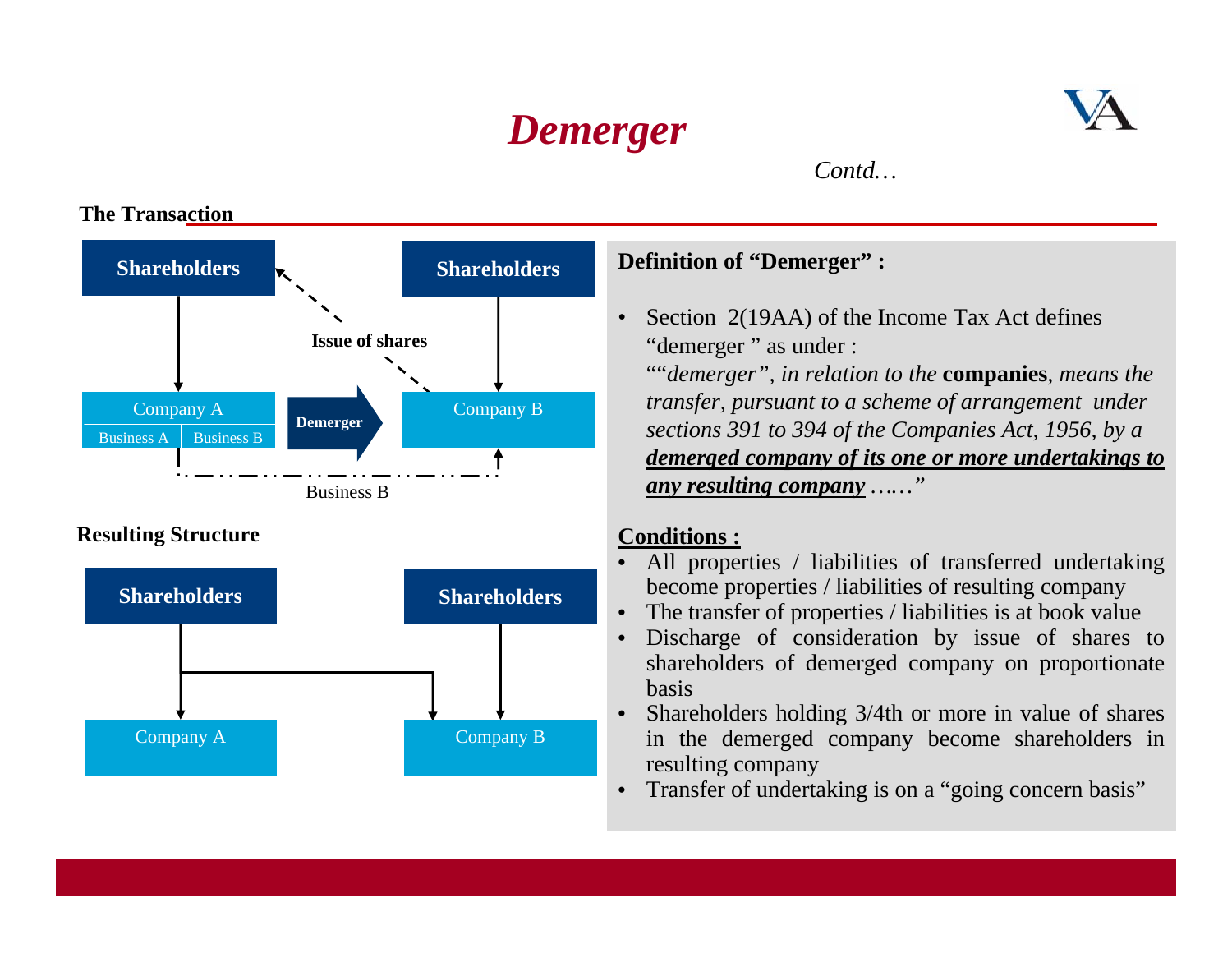

*Contd…*



- No capital gain on transfer of capital assets where resulting company is Indian company [Section
- No capital gain on issuance of shares by the resulting company to the shareholders of demerged company [Section 47(vid)]
- Cost of shares in resulting company = (Cost of shares in demerged company) x (Net Book Value of assets transferred/ Net Worth of demerged company pre-demerger) [Section 49(2C)]
- No deemed dividend implications on issue of shares by resulting company [Clause (v) to section
- Resulting company chargeable to tax as successor in business [Section 41(1)]
- Actual cost of transferred assets in the hands of Resulting company  $=$  Cost in the hands of Demerged company [Explanation 7A to section 43(1)]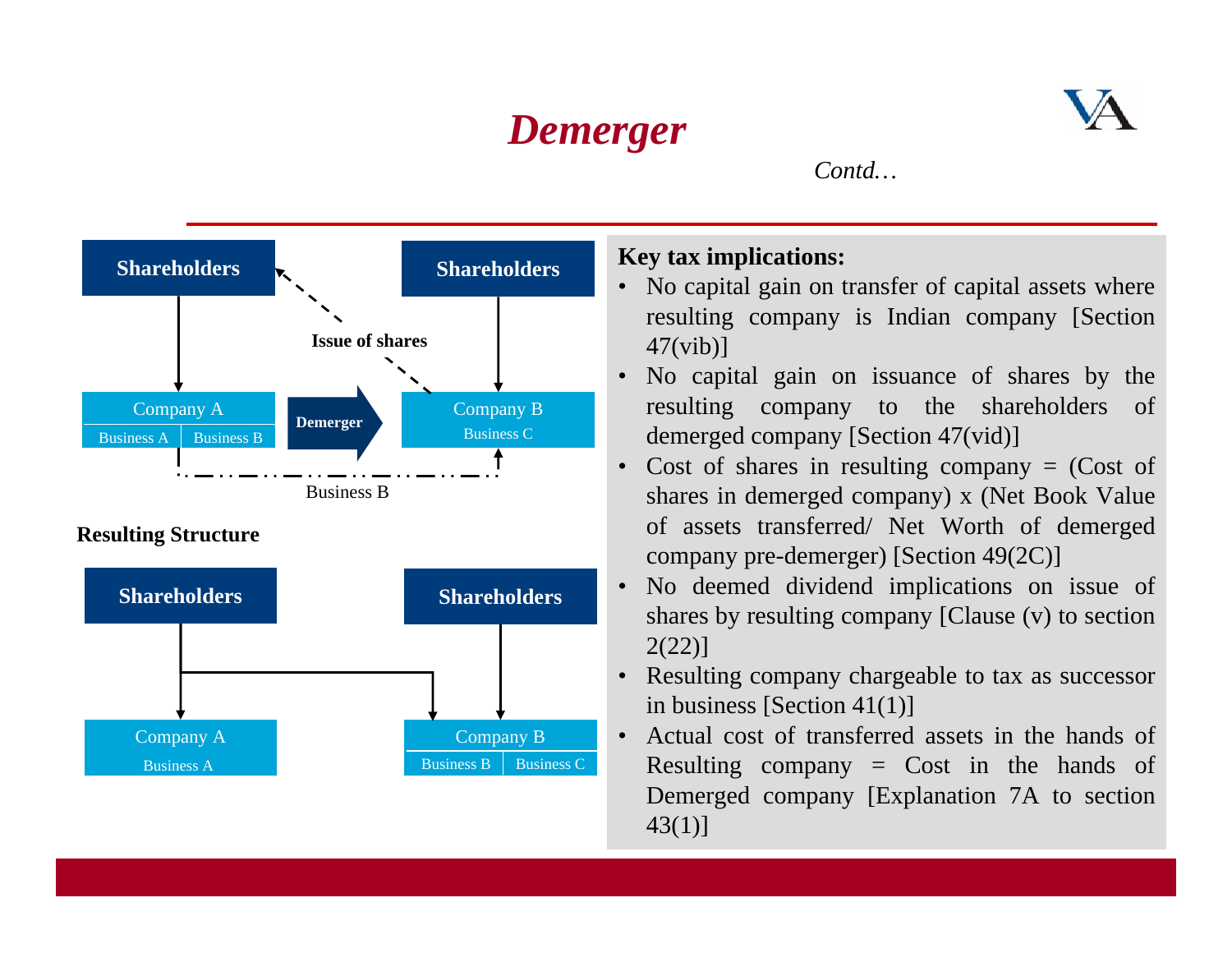

*Contd…*





- • Depreciation in respect of assets transferred to be apportioned in the ratio of number of days used by demerged / resulting company
- • WDV of the block of assets in the hands of transferor company shall be reduced by WDV of the assets transferred in demerger [Explanation 2A to section 43(6)]
- $\bullet$  WDV of depreciable assets in the case of resulting company to be taken as the WDV as per Income Tax records at the time of demerger
- • Loans/borrowings not specifically relatable to the transferred undertaking to be apportioned in the ratio of assets transferred to total value of the assets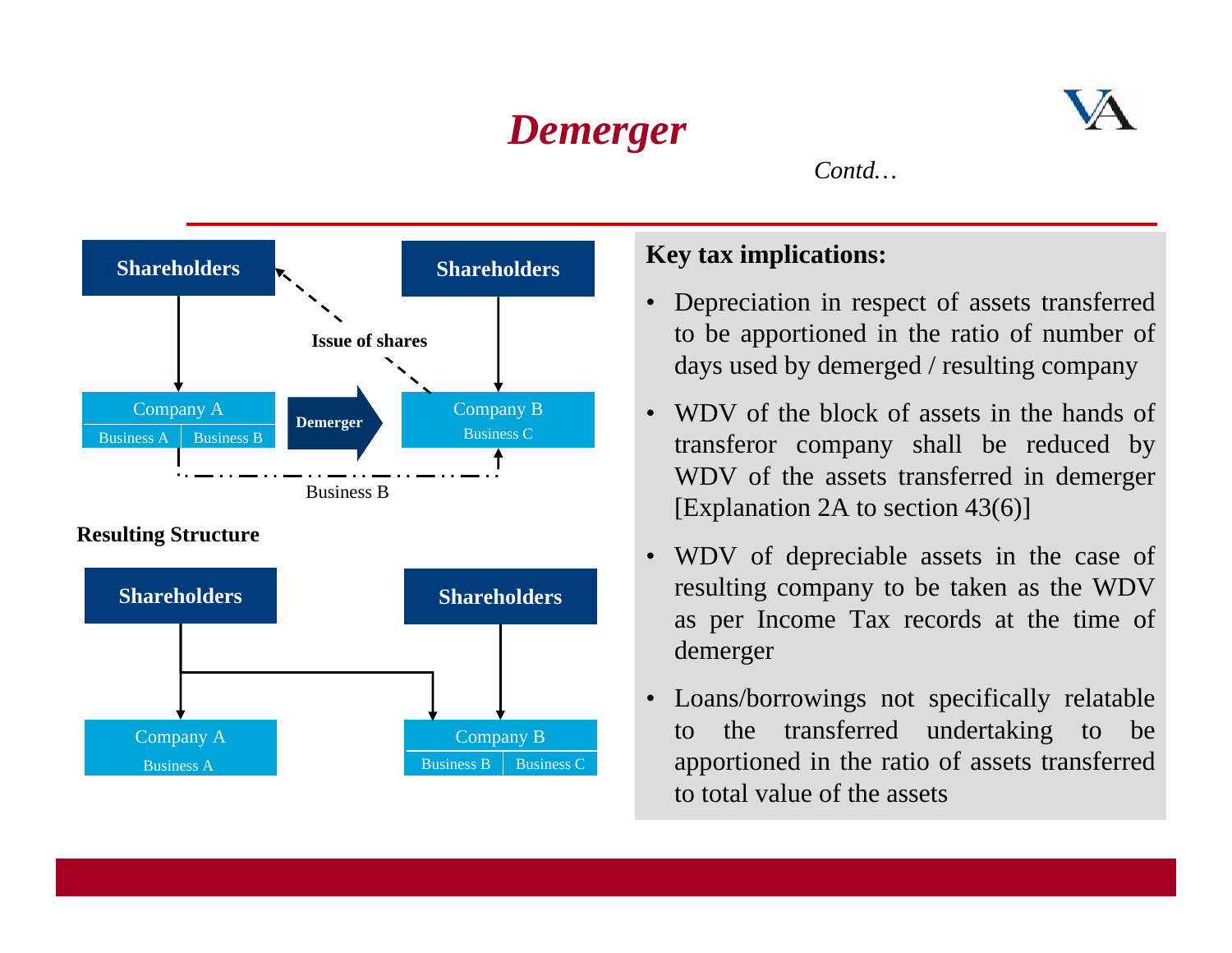

*Contd…*



#### **Resulting Structure**



- • Transfer of accumulated loss and unabsorbed depreciation to resulting company allowed [Section 72A].
- Conditions notified u/s 72A(5) to be fulfilled [No conditions prescribed as yet]
- $\bullet$  Undertaking includes -
	- − any part of an undertaking
	- − a unit or division of an undertaking
	- − a business activity as a whole
- • Change in value of assets on account of revaluation to be ignored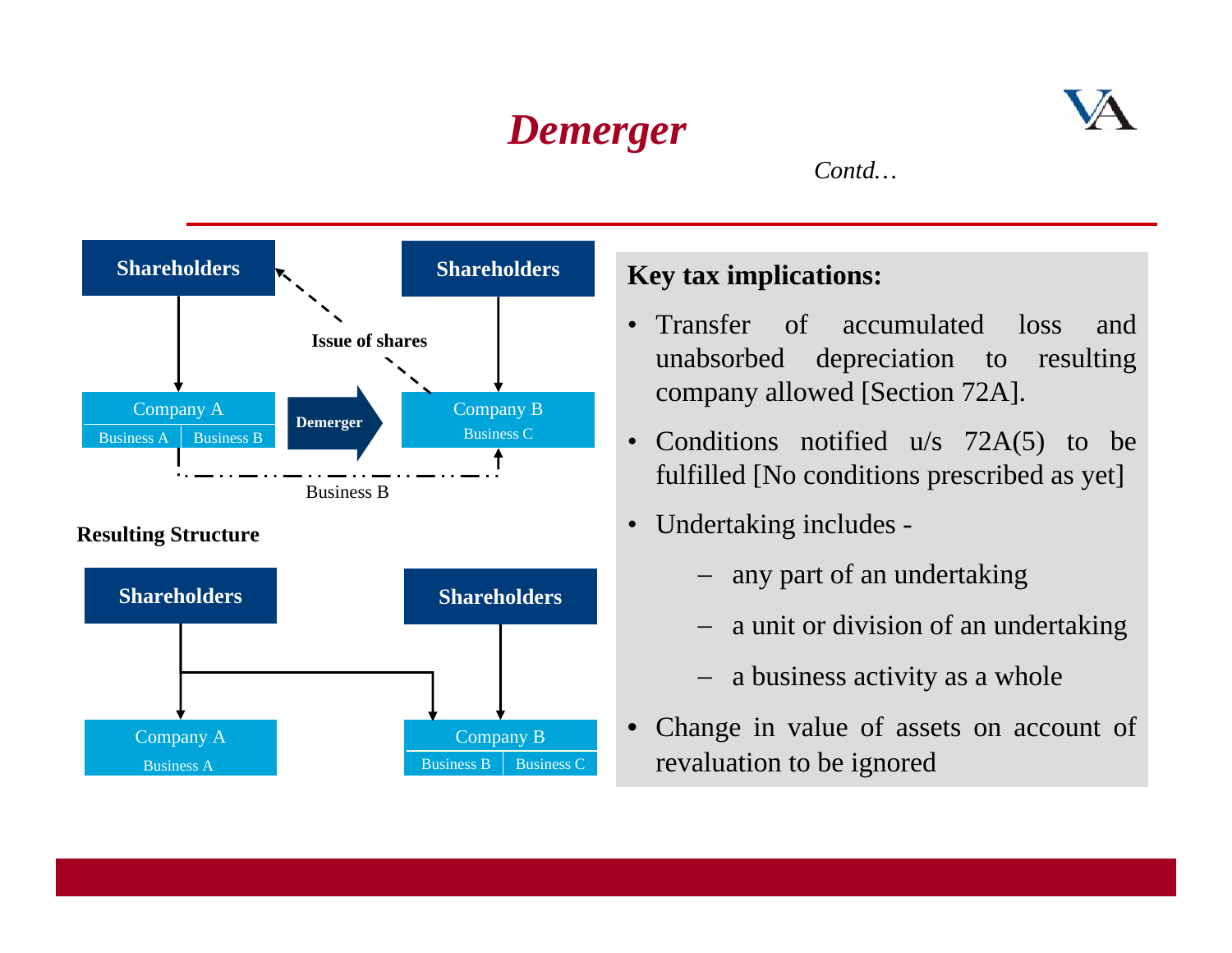

*Contd…*



• **Whether the scheme of arrangement approved by the High Court can be considered as instrument for avoidance of tax?**

[Refer : ACIT vs. TVS Motors Co. Ltd. : 137 TTJ 220 - where the scheme has been sanctioned, it cannot be argued that there is any motive to avoid tax]

• **Whether a scheme of demerger for 'nil' consideration could be sanctioned under the provisions of the Income Tax Act and Indian Corporate Law ?** 

different accounting treatments are accorded to transferor companies [The Gujarat High Court in the case of Vodafone Essar Gujarat Limited (Guj. HC): 239 CTR 229 rejected the scheme of demerger. The High Court further held that the scheme was nothing but a device /conduit having the sole purpose of avoiding and evading taxes including income tax, stamp duty, registration charges and VAT. It was observed that the purpose, being tax avoidance, was explicit from the facts that having a positive net worth in comparison to ones which have negative net worth with an intention to maximize tax avoidance]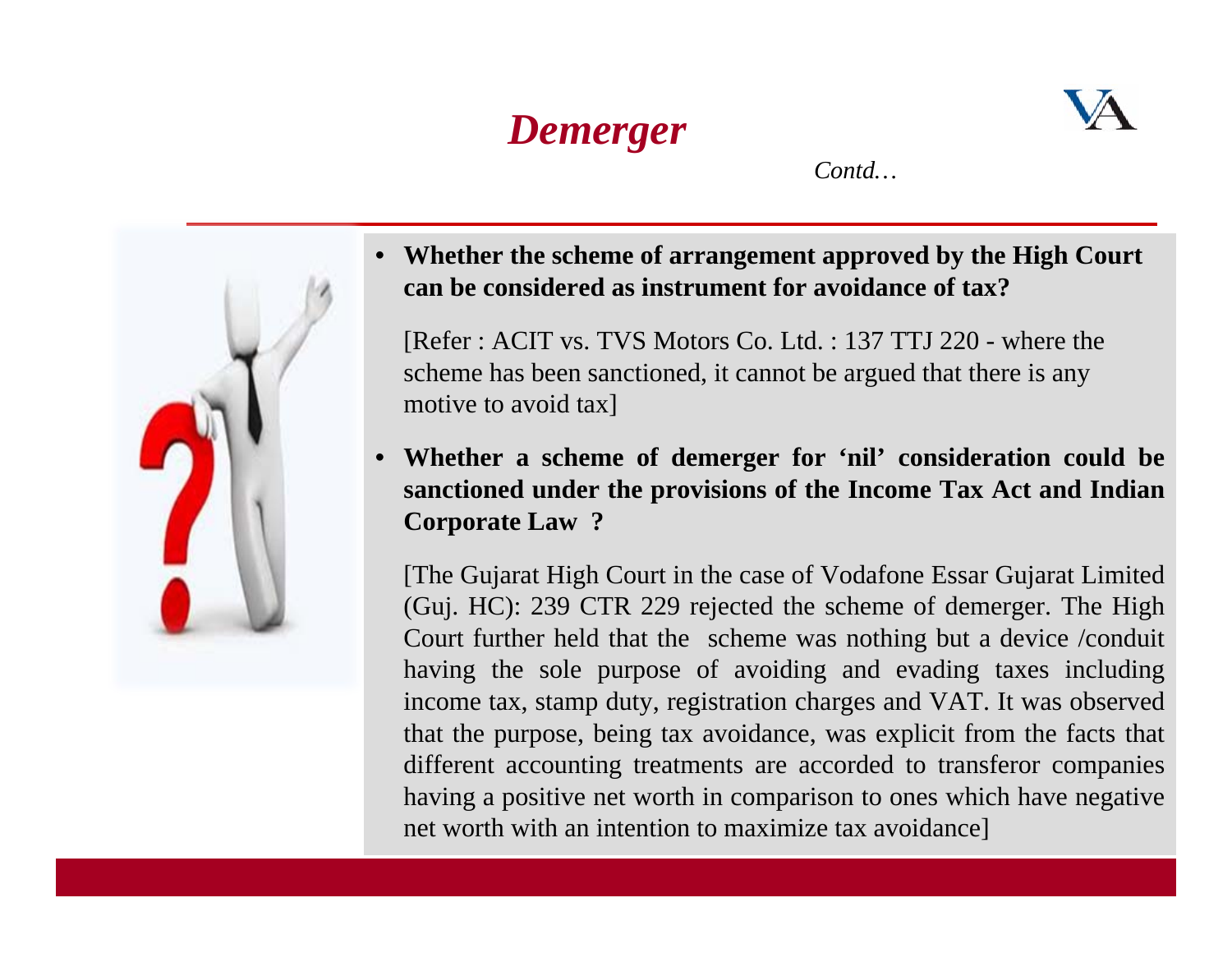



- **Whether taxes, benefits under sections 115JAA relating to MAT , etc. would be apportioned and be available to the resulting company?**
- **Whether demerger of Investments would be considered tax neutral demerger as envisaged under section 2(19AA) of the Income Tax Act ?**
- **In the event the said arrangement is not regarded as "demerger" under the Income Tax Act, then what would be the tax implications in the hands of the demerged company and its shareholders?**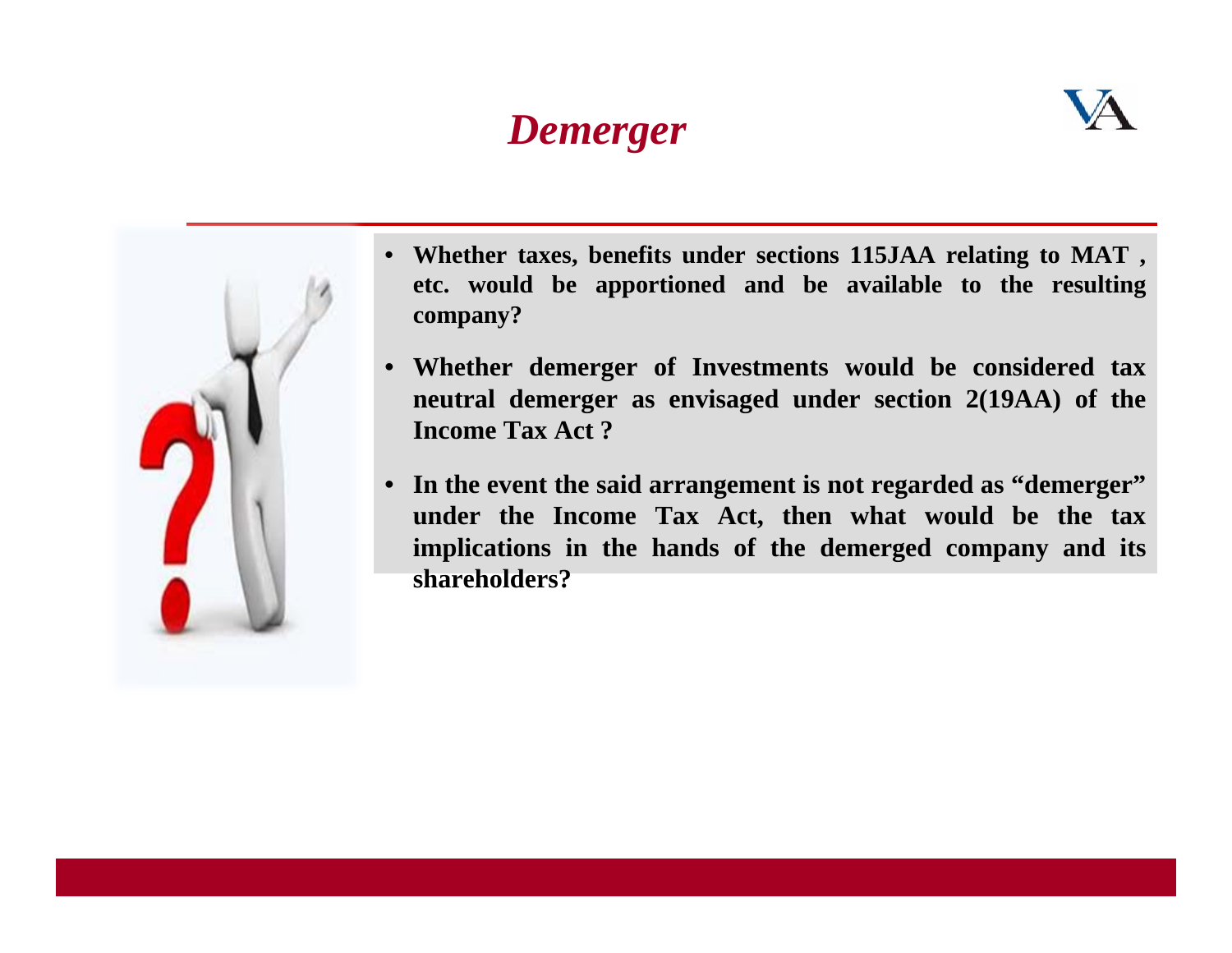

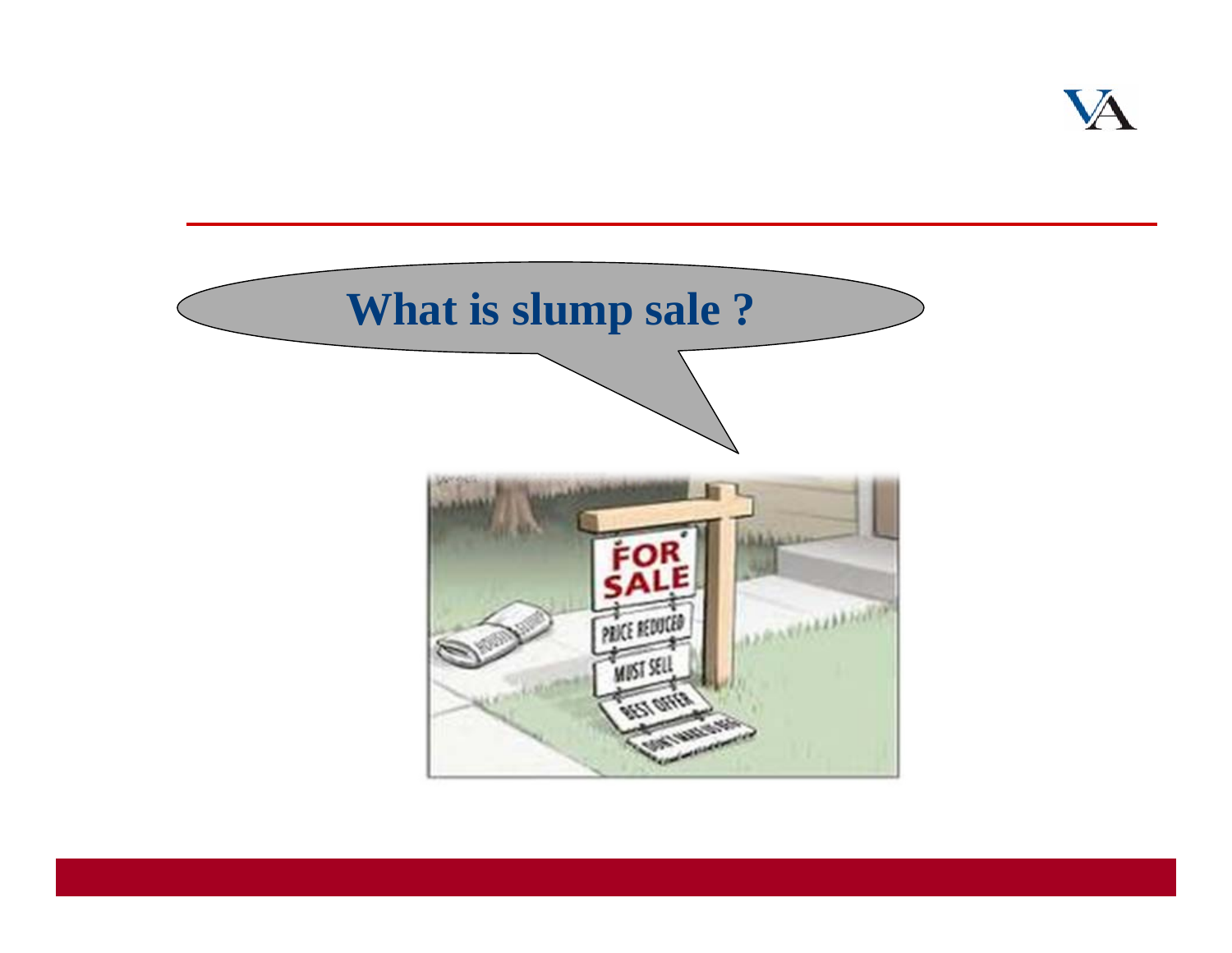





### **Concept of "Slump Sale":**

- • Slump sale means sale of an undertaking for a lumpsum consideration without assigning values to the individual assets and liabilities it comprises of
- The term "undertaking" includes "part of the undertaking" but whatever undertaking is transferred, it must constitute as a business unit to be carried on without any interruption
- The consideration for such transfer may be discharged by transferee company in any mode
- Consideration is received by transferor company and not its shareholders
- The cost of acquisition of undertaking can be apportioned on the assets forming part of the undertaking at values as determined by independent valuers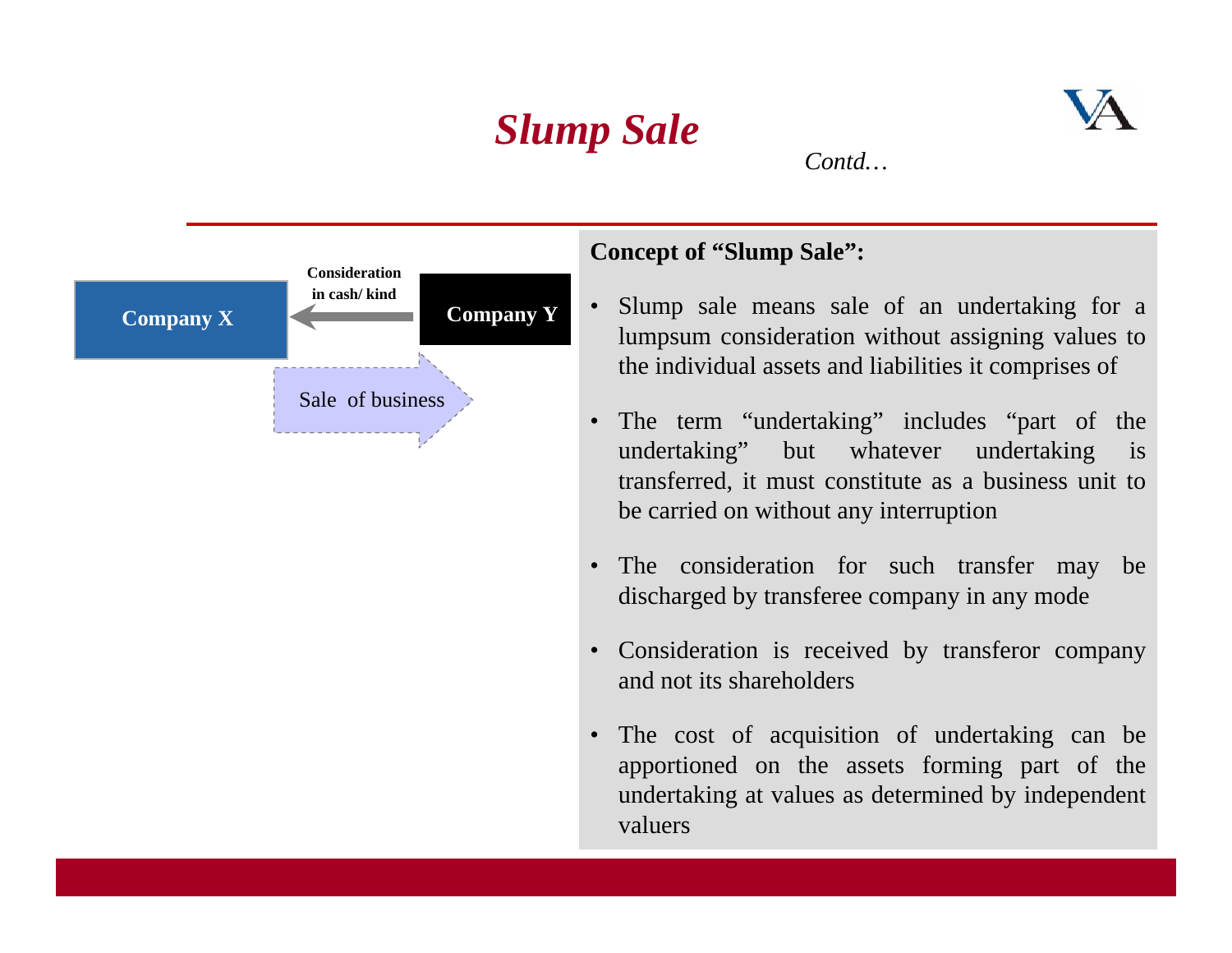



#### **Concept of "Slump Sale":**

- Cost so apportioned by the transferee company will be considered for depreciation under section 32 of the Income Tax Act as regards depreciable assets.
- Г Other pertinent aspects :
- п Not subject to High Court approval
- Г Lesser time frame
- L. Simple to implement
- Consideration for transfer of undertaking is subject to commercial negotiations and can be structured in a tax efficient manner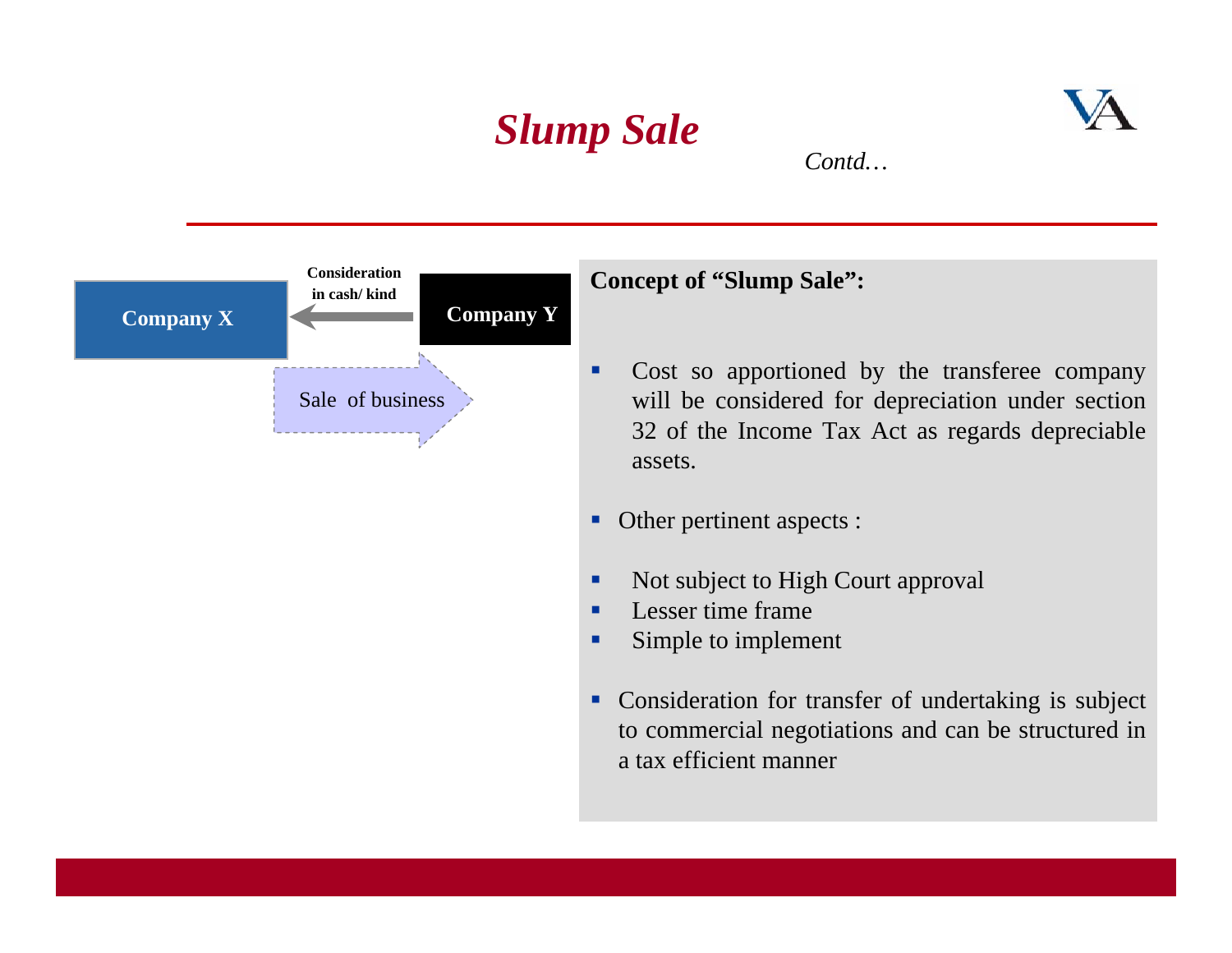



- • Capital gain on transfer of undertaking under slump sale [Sec. 50B]
- • Capital gains = Full value of consideration – Networth of undertaking
- Net worth = Aggregate value of WDV of the block of assets and book value of other assets of the undertaking – Value of liabilities of undertaking
- • Change in value of assets on revaluation be ignored for computing net worth
- •Benefit of indexation not available
- Losses and unabsorbed depreciation Remain with the transferor company
- • The slump sale of the undertaking shall give rise to long term capital gains where the undertaking is held for more than thirty six months preceding the date of its transfer and short term capital gains will result if the undertaking is held for less than thirty six months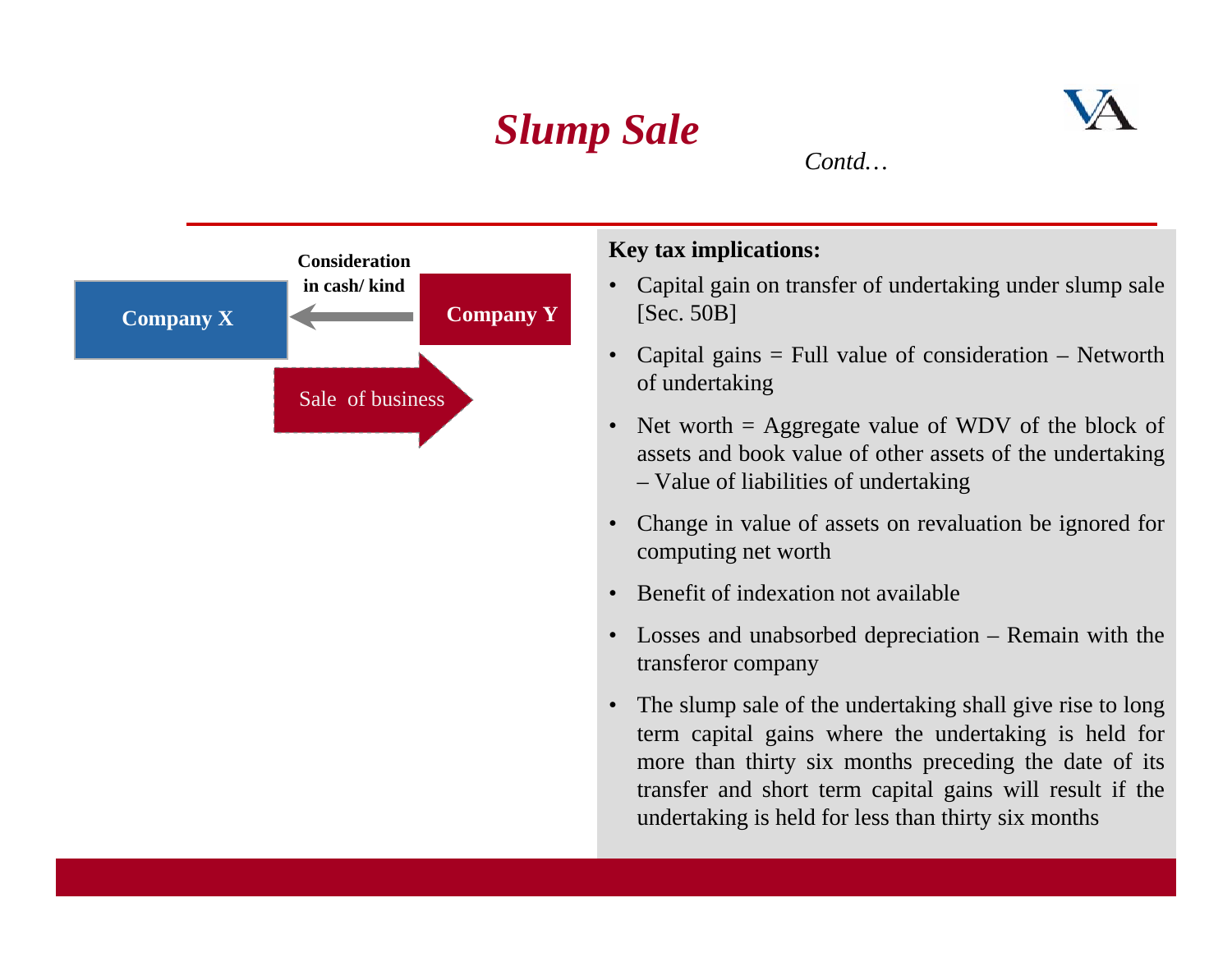



• **Whether "undertaking" is a capital asset ?**

[Refer : The Supreme Court in the case of R.C. Cooper V. UOI : AIR 1970 SC 564 (610) held that the undertaking is distinct from the various assets which comprise the undertaking. The aforesaid principle has now been statutorily recognised ]

• **If the value of the assets transferred in a slump sale is less than the liabilities, whether the net worth for the purposes of section 50B of the Income Tax Act would be taken as "negative" or "nil" ?**

[Refer :Zuari Industries Ltd. v. ACIT: 298 ITR (AT) 97; Paperbase Co. Ltd. v. ACIT: 2008 19 SOT 163; Dana Corporation (AAR): 321 ITR 178]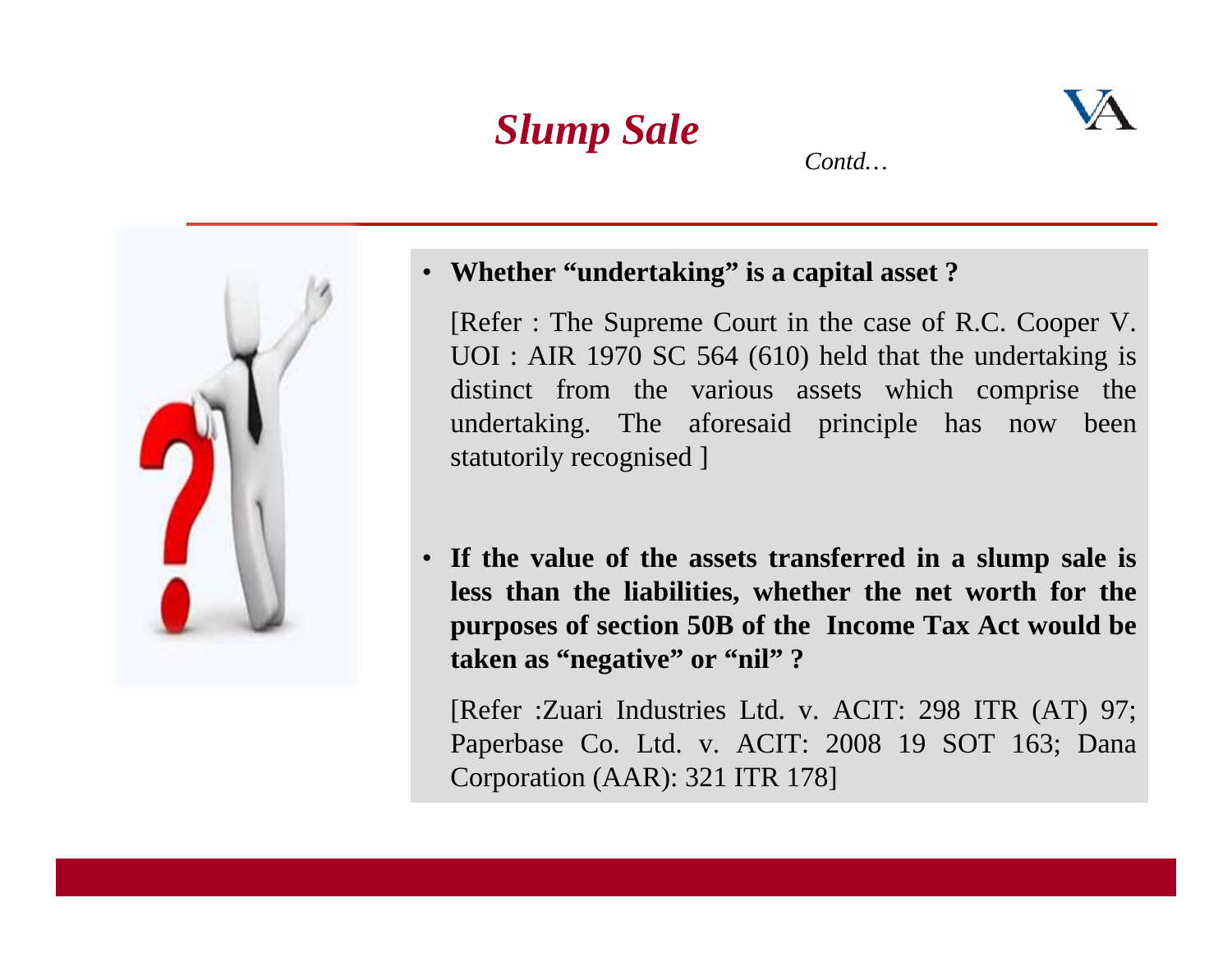



• **Whether in a slump sale some of the assets could be retained by the transferor?**

[Refer : If some assets are retained by the transferor / liabilities not taken over by the transferee, the same does not militate against the concept of slump sale. : CIT v F.X. Periera and Sons Pvt. Ltd.: 184 ITR 461 (Ker.) ; Premier Automobiles Ltd. v. ITO: 264 ITR 193 (Mum.); ACIT v. Raka Food Products Ltd. : 277 ITR 261 (Mad) ; CIT v. Max India Ltd.: 319 ITR 68 (P&H) (SLP dismissed by Supreme Court) ; DCIT v. Mahalasa Gases & Chemicals Pvt. Ltd.: 84 TTJ 992 (Bang.); Rallis India v. DCIT : 53 ITD 381 (Cal.) ; Coromandel Fertilisers Ltd. vs. DCIT : 90 ITD 344 (Hyd) ; ECE Industries Limited v. DCIT (Del.): 111 ITD 11 (Del.); Rohan Software (P.) Ltd. v. ITO: 115 ITD 302 (Mum.) ; DCIT vs. ICI India Limited : 23 SOT 58 (Calcutta)]

**Whether provisions of section 50C would become applicable**  $\bullet$ **where value of land and building is specified in a slump sale?**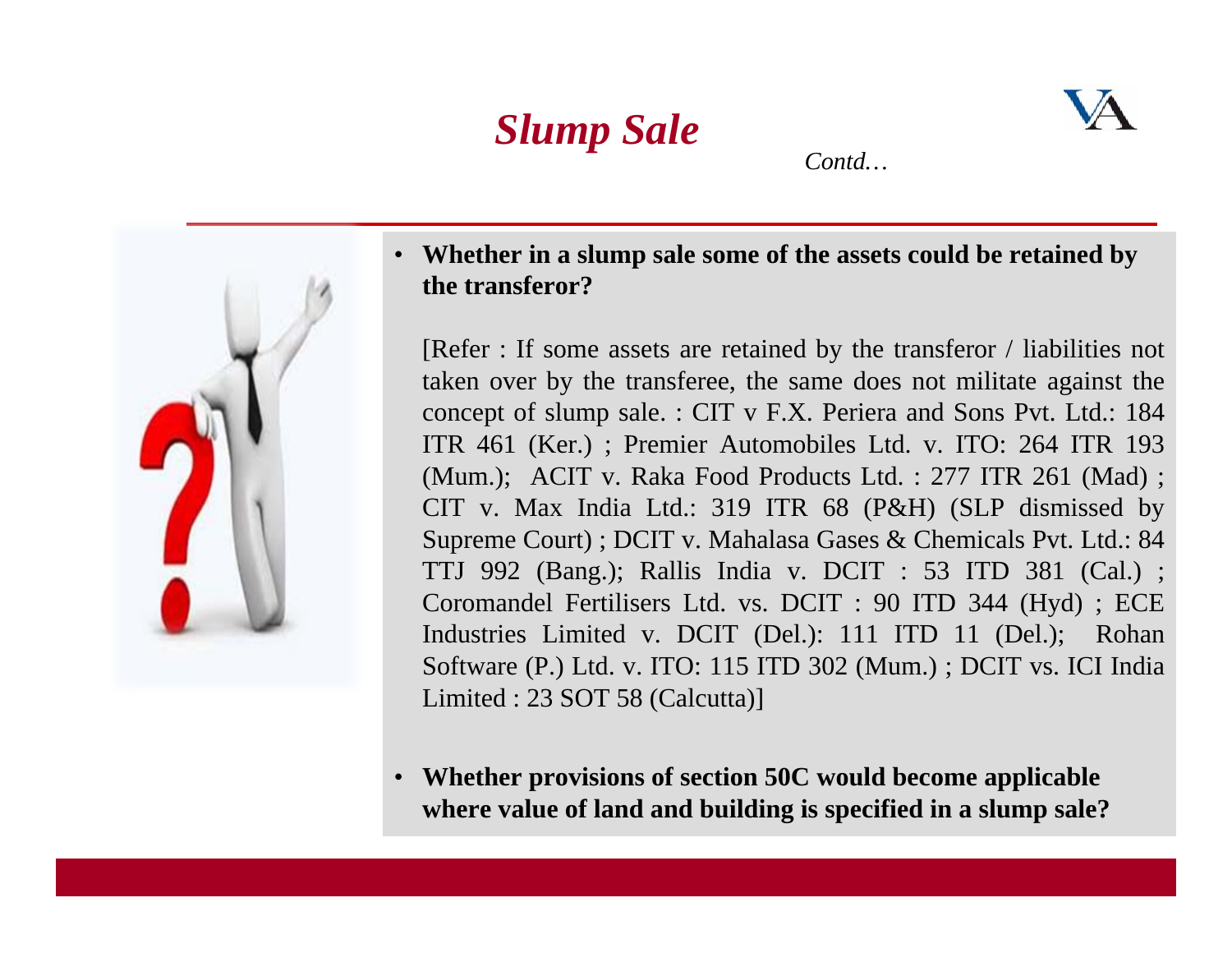





[Refer : In various sections, viz., 15C of 1922 Act, 80J, 80HH, 80I, 80-IA and 80-IB, 10A, 10B emphasis is on conferring tax benefit on the profits derived from an **industrial undertaking;**  Circular F.No. 15/5/63-IT (A-I) dated 13-12-1963; CIT v P.K. Engg. & Forging Pvt Ltd: 87 Taxman 101 (Cal HC), A.G.S. Tiber & Chemical Industries Pvt Ltd v. CIT: 233 ITR 207(Mad HC); CIT v. M/s Silical Metallurgic Ltd.: 324 ITR 29 (Madras HC); Tech Books Electronics Services (P) Ltd V. ACIT: 100 ITD 125 (Del.); Bullet International vs. ITO: ITA No. 526/Del/2008 /2008-TIOL-265-ITAT-DEL]

• **Whether it is open to the Revenue Authorities to substitute actual sale consideration arising on slump sale of a business?**

[Refer : CIT V. Gillanders Arbuthnot & Co.: 87 ITR 407 (SC); CIT v. Shivakami Co. P. Ltd. 159 ITR 71 (SC)]

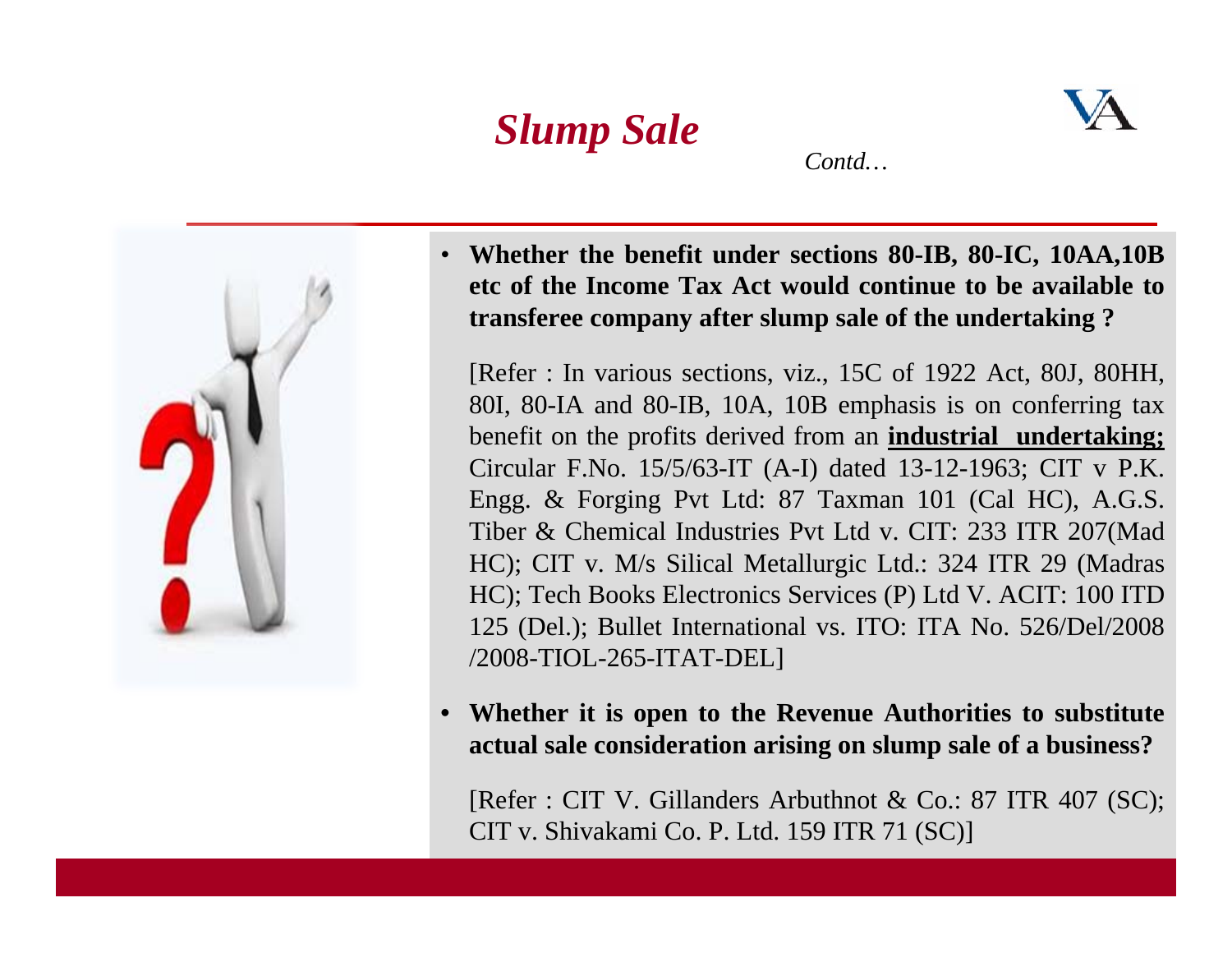## *Slump Sale*





 $\bullet$  **Whether transfer of undertaking in exchange for shares / bonds/ debentures would be considered to be slump sale ?** 

[Recently , the Mumbai bench of Tribunal in the case of Bharat Bijilee Limited vs. ACIT (ITA No. 6410/ Mum/ 2008/ 2011-TIOL-197-ITAT-MUM) held that where bonds / preference shares are issued in consideration for transfer of an undertaking, the transaction is not a sale but an exchange, and therefore, provisions of section 2(42C) read with section 50B of the Income Tax Act relating to computation of capital gains in case of slump sale are not applicable to such transfer.

The Tribunal further held that since the cost of acquisition of business as a going concern was not ascertainable, the computation mechanism fails, and therefore, such transfer was not liable to tax under section 45 of the Income Tax Act also]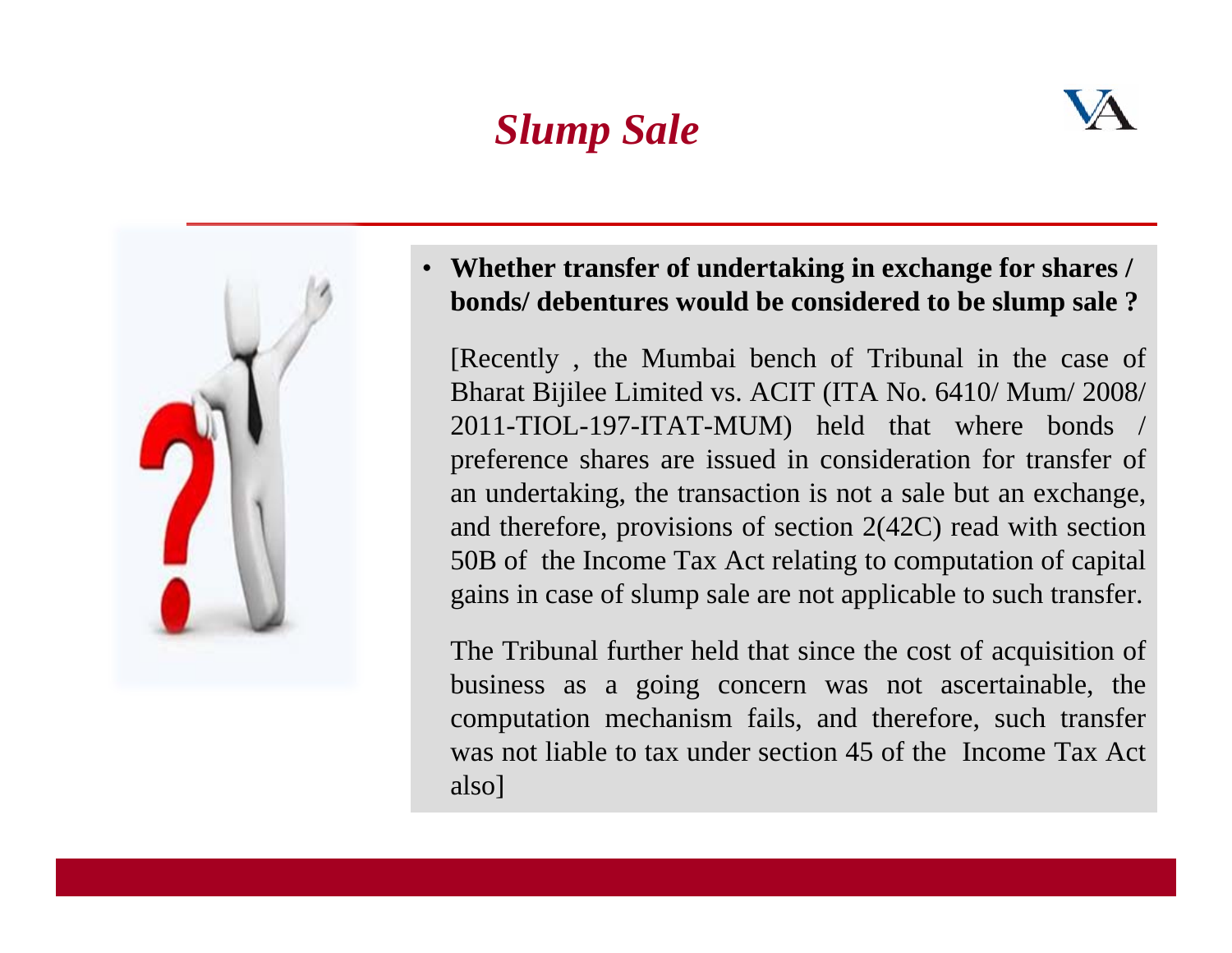

## Case Studies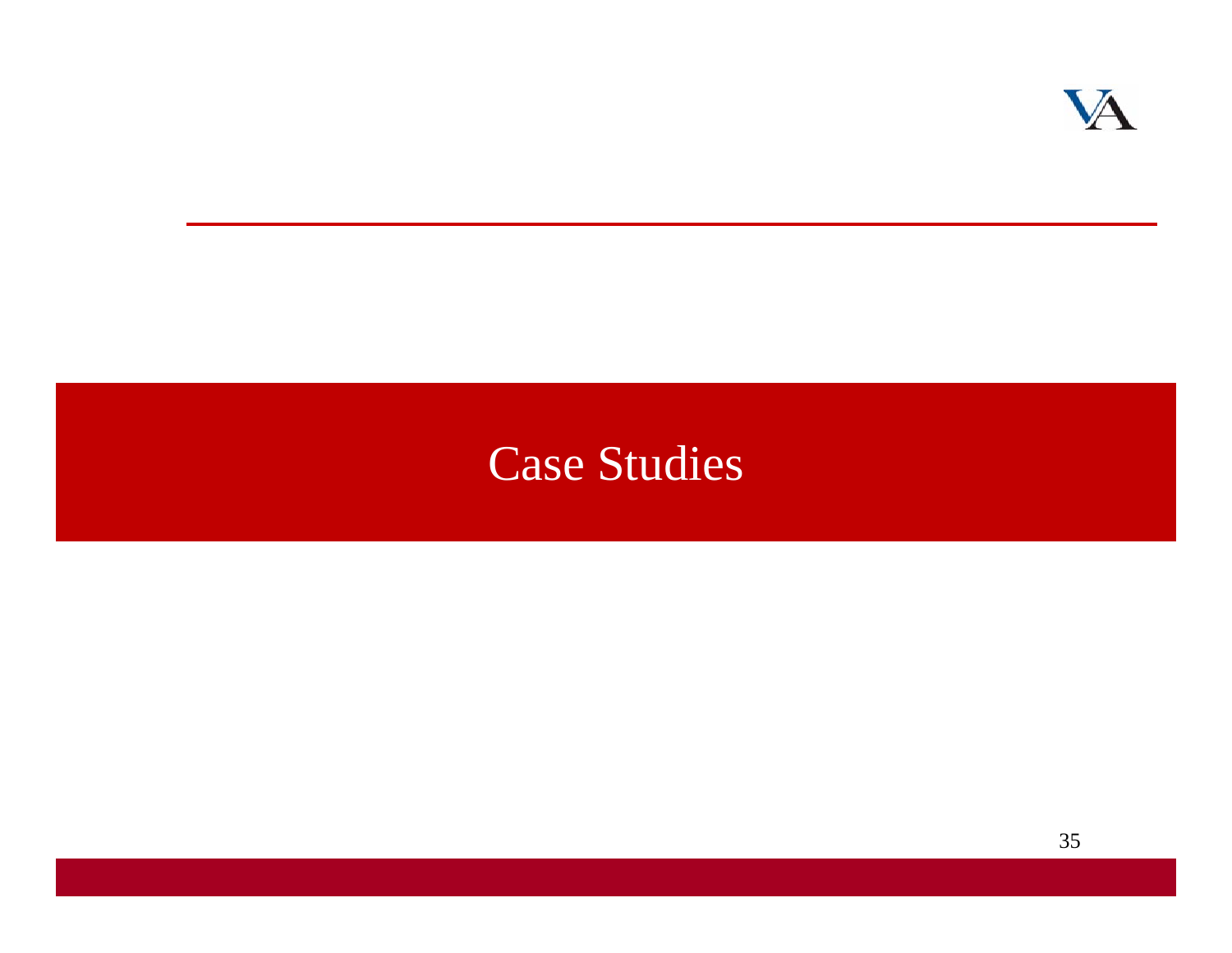### *Case Study –I – Facts*



- $\mathbb{R}^n$  Fund, a Trust, is registered with SEBI, holding entire share capital of the real estate companies ("A**Cos**") in India at Rs. 20 crores each in its balance sheet, being the cost of acquisition of such shares.
- $\mathcal{C}^{\mathcal{A}}$  ACos took unsecured loans amounting to Rs.20 crores from the Fund on which no interest is payable by ACos to the Fund as per the terms of loan agreement.
- $\mathcal{L}_{\mathcal{A}}$  ACos owned piece of land ("**Project land**") , as stock in trade, in Gurgaon, Hyderabad and Chennai. The total book value of project land in the books of ACos is appearing at Rs.20 crores (market value is 80 crores).
- $\mathcal{L}_{\mathcal{A}}$  ACos entered into JDA with Developer Co for development of project land.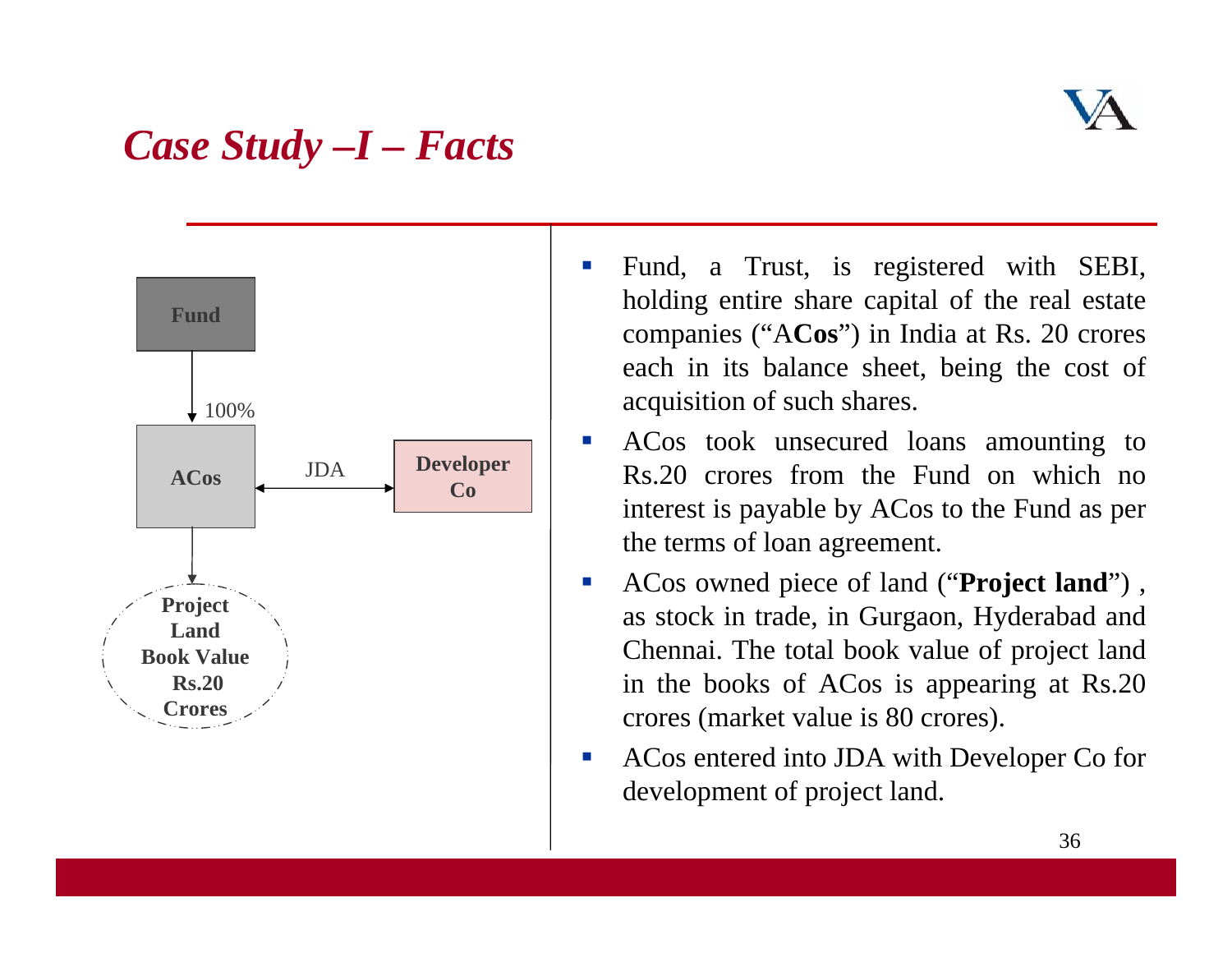

## *Case Study –I – Key Commercial Terms*



- $\mathcal{L}_{\mathcal{A}}$  Under the JDA, ACos is entitled to receive certain portion of the total saleable area of the Group Housing Scheme and the balance developed area belonged to Developer Co.
- $\mathcal{L}_{\mathcal{A}}$  ACos/its affiliates were liable to incur expense of Rs. 20 crores on construction in terms of JDA
- $\mathcal{L}_{\mathcal{A}}$  The share of builtup saleable area belonging to ACos would be sold at Rs. 100 crores (i.e. Rs. 80 crores of market value of land and Rs. 20 crores would be the cost of construction)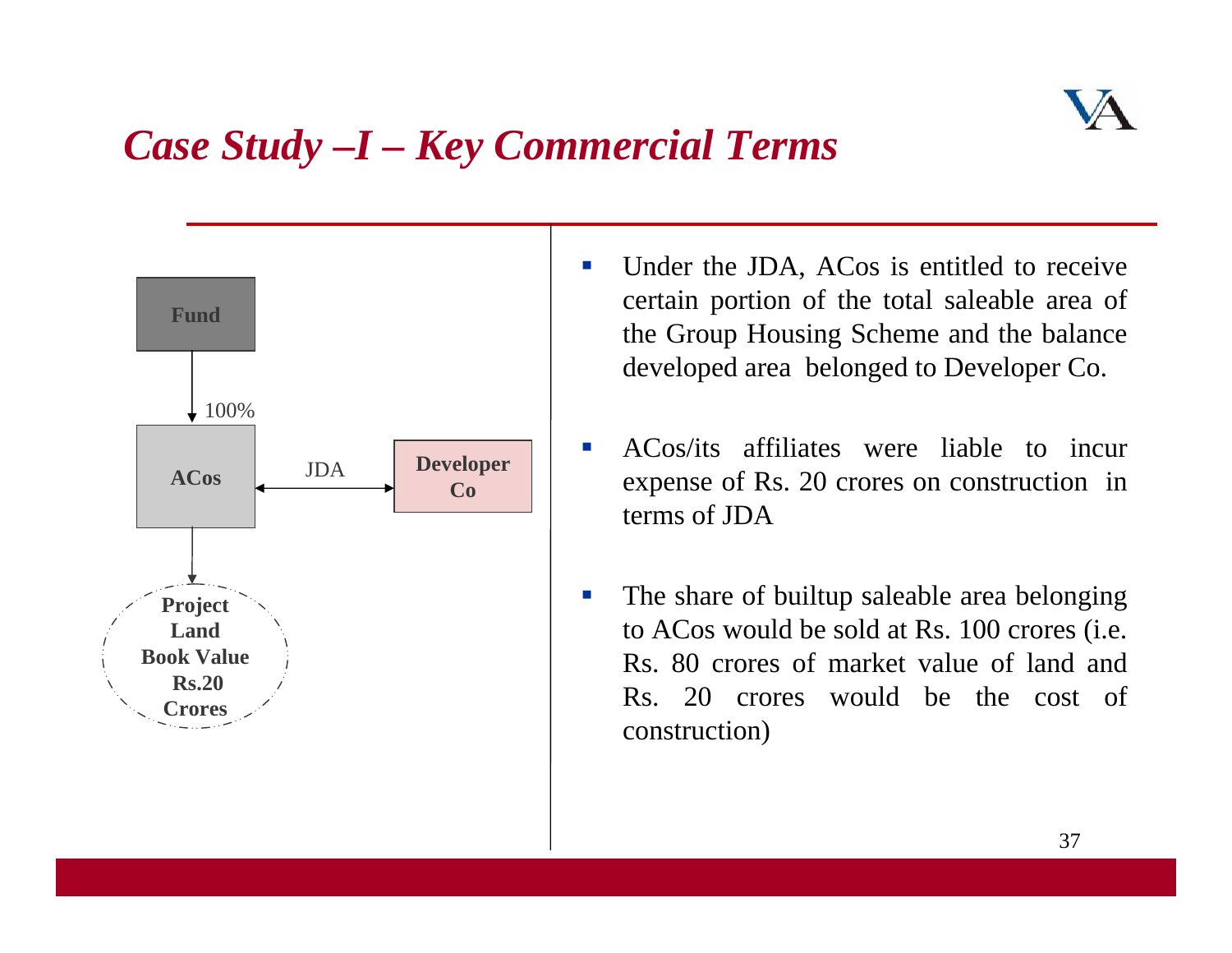

## *Case Study –I – Key Challenges / Issues*

• Land sitting at historical cost

• Sale of built up area and subsequent distribution of dividend to result in substantial taxes

Devising a tax efficient structure for revaluing the cost of land

Devising a tax efficient structure for sale of built up area

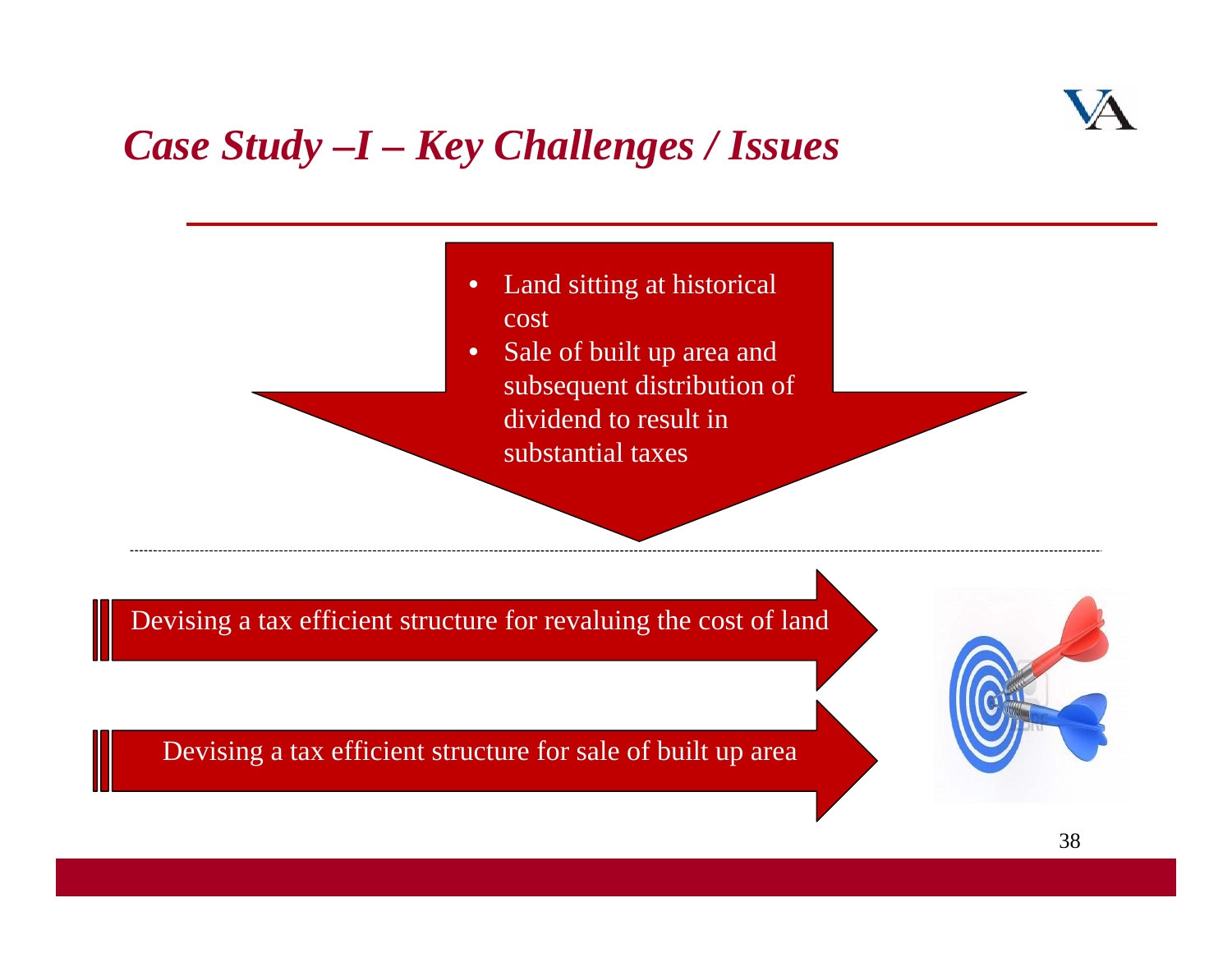

## *Case Study –I – Possible Option / Solution*

| <b>Stage</b><br>No. | <b>Stages</b>                                                                                                                                          | <b>Key Benefit</b>                                                                                                                           |
|---------------------|--------------------------------------------------------------------------------------------------------------------------------------------------------|----------------------------------------------------------------------------------------------------------------------------------------------|
| $\mathbf I$         | Setting up of the SPV as WOS of the<br>Fund                                                                                                            | No tax implications at<br>this<br>$\mathcal{L}_{\mathcal{A}}$<br>stages                                                                      |
| $\mathbf{I}$        | Conversion of Loan into preference<br>shares of ACos at Rs. 20 crores                                                                                  | Fund<br>to ensure compliance<br>$\mathcal{C}^{\mathcal{A}}$<br>with SEBI Venture Capital<br><b>Fund Guidelines</b>                           |
| Ш                   | Transfer of equity shares (held for more<br>than 12 months) and preference shares<br>held in A. Co to SPV by the Fund in<br>lieu of OCDs at fair value | Section $56(2)$ (viia) would<br>ш<br>apply<br>Tax levied $\omega$ 20% (plus<br>$\blacksquare$<br>applicable surcharge and<br>education cess) |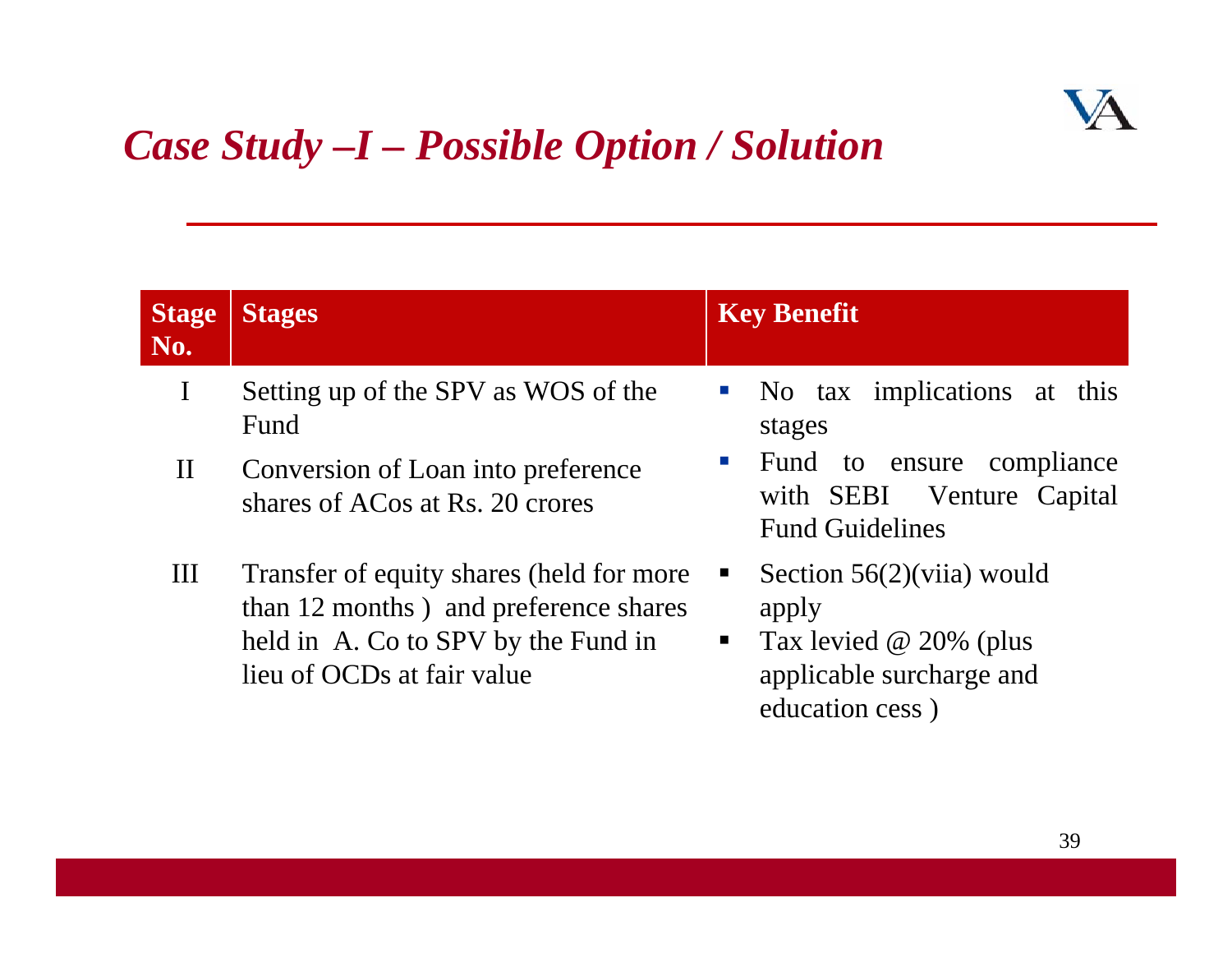

## *Case Study –I – Possible Option / Solution*

| <b>Stage</b><br>No. | <b>Stages</b>                                                                                                                                                                                                                                                                                  | <b>Key Benefit</b>                                                                                                   |
|---------------------|------------------------------------------------------------------------------------------------------------------------------------------------------------------------------------------------------------------------------------------------------------------------------------------------|----------------------------------------------------------------------------------------------------------------------|
| IV                  | Composite Scheme of Arrangement under<br>section 391-394 read with Section 100 for<br>reduction of shares capital (preference and<br>equity), to the extent of 99.9% of share<br>capital of ACo. and distribution of rights<br>held in land as consideration to SPV, being<br>the shareholders | No capital gains incidence since<br>sale consideration (value of land)<br>would be equal to the COA of the<br>shares |
| V                   | Sale of built up area                                                                                                                                                                                                                                                                          | No business income since value<br>of built up area $(80+20)$ would be<br>equal to the sale consideration             |

- Vi Redemption of the OCD at par held by the Fund
- No DDT leviable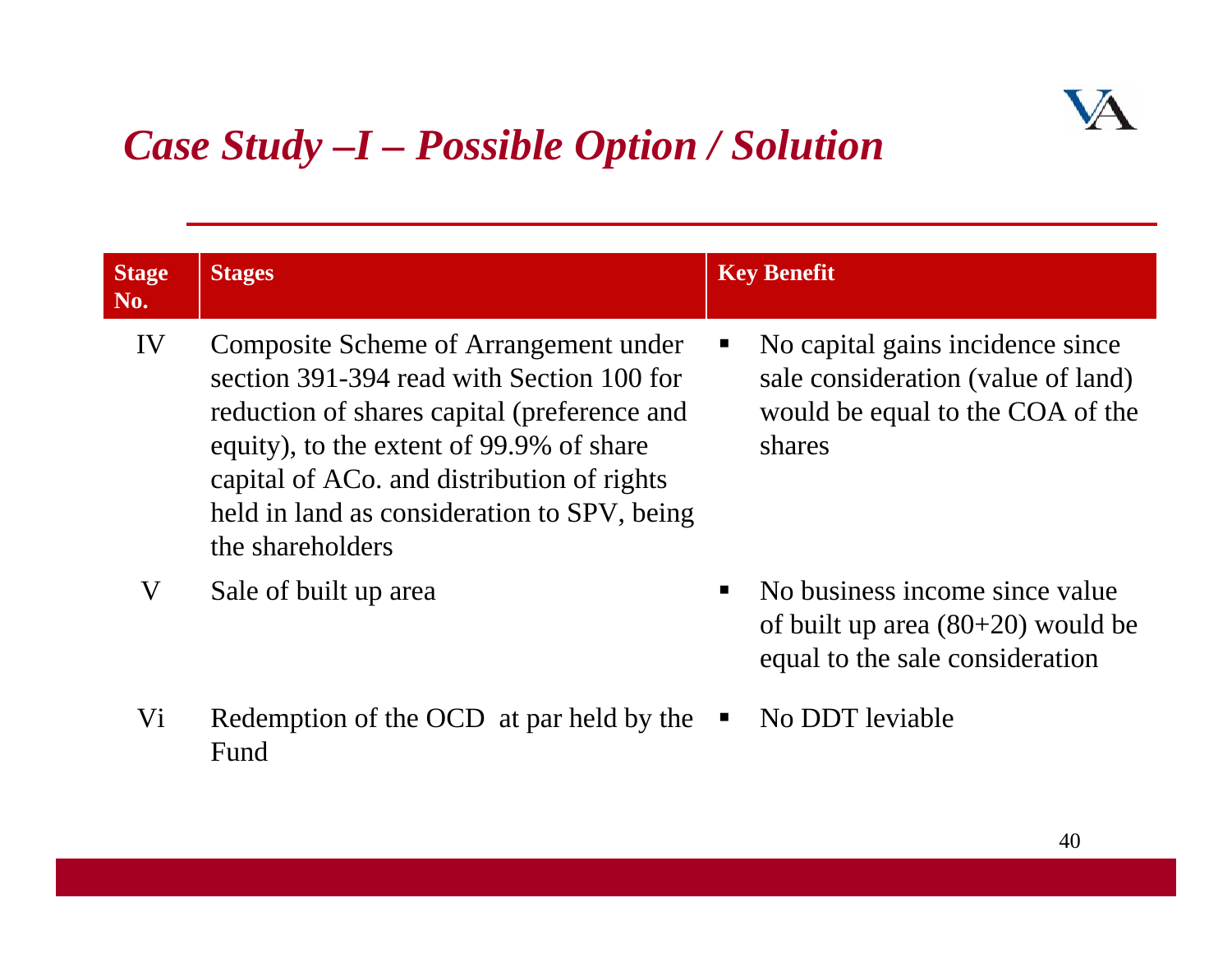### *Case Study –II – Facts*



- $\mathcal{C}$  I Co., an Indian company, had two divisions, namely Division A and Division B and was dealing in wholesale trading business.
- $\sim$  I Co. procured products for trading from a company incorporated under the laws of Isle of Man, to which no payment was made by for past one year. The said amount of Rs. 80 crores was shown under the head "Current Liabilities-Creditors" and the same was not payable by I Co.
- П I Co. possessed accumulated losses of approx Rs. 60 crores
- $\mathcal{L}_{\mathcal{A}}$  A Private Equity Investor, resident of India, intended to invest in I Co. and take over the management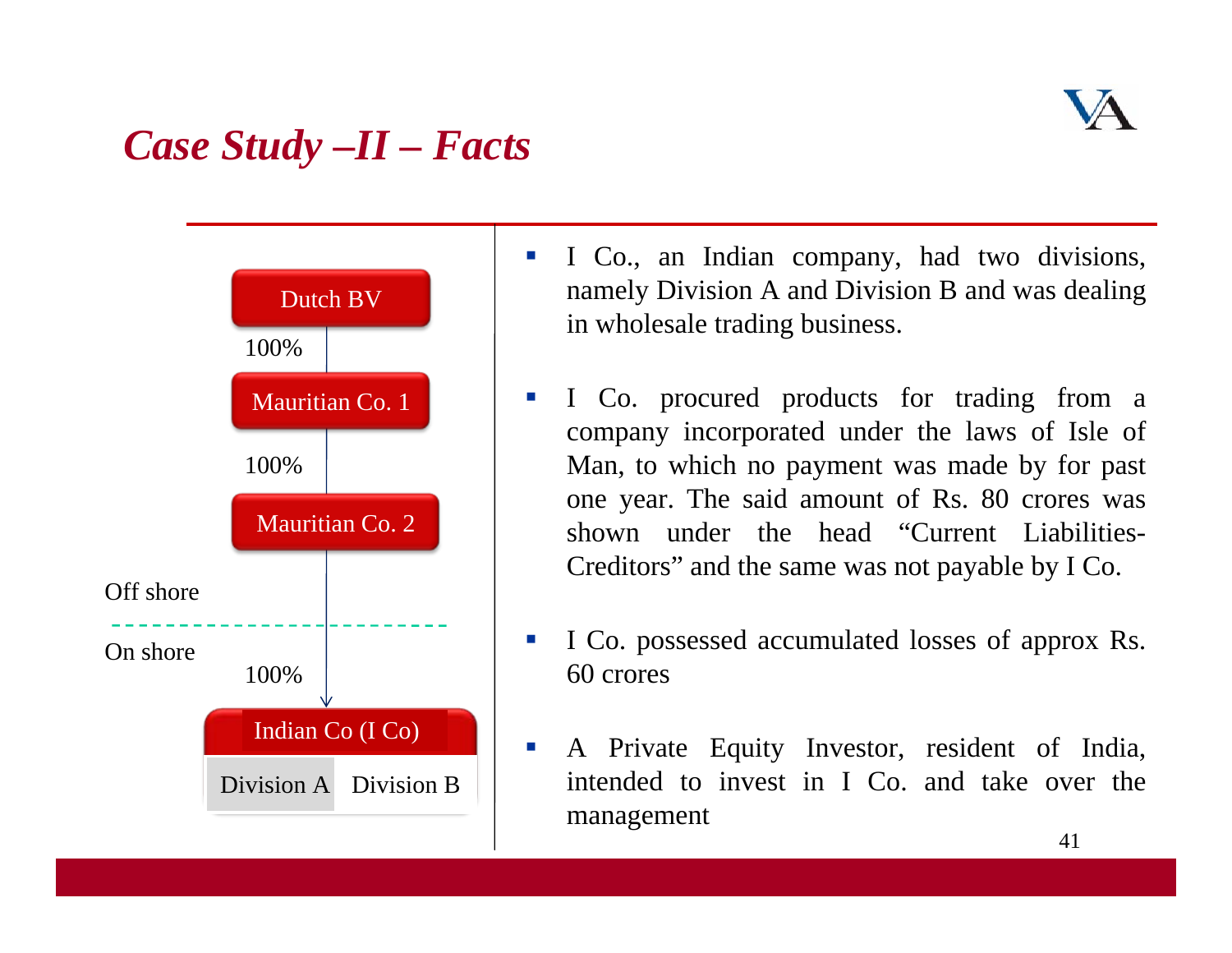

### *Case Study –II – Key Challenges / Issues*

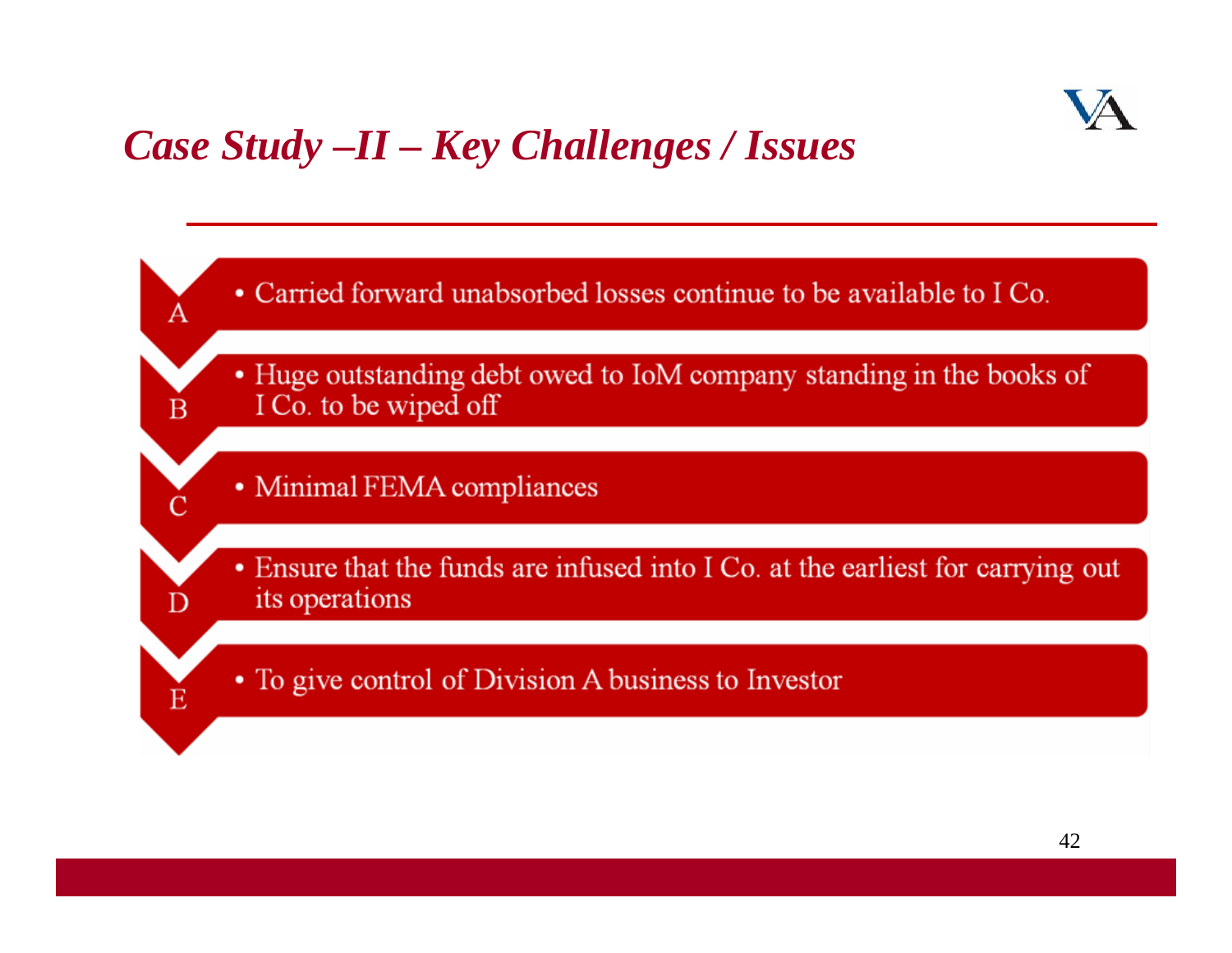

### *Case Study –II – Possible Option / Solution*

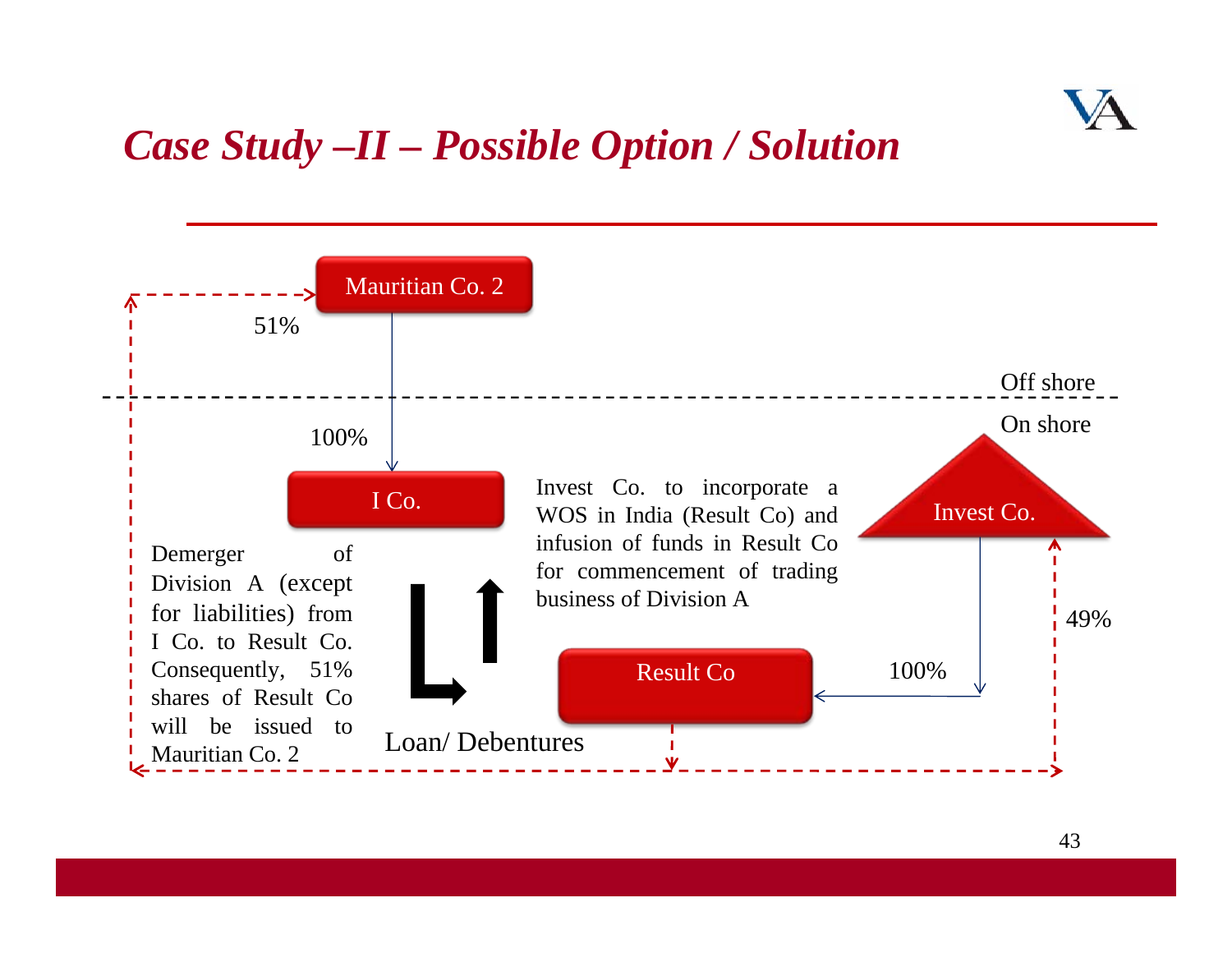

### *Case Study –II –Possible Option / Solution*

| No.          | <b>Stages</b>                                                                                                                                                                                                                                                                         | <b>Key Benefit</b>                                                                                                                                                                                                                           |
|--------------|---------------------------------------------------------------------------------------------------------------------------------------------------------------------------------------------------------------------------------------------------------------------------------------|----------------------------------------------------------------------------------------------------------------------------------------------------------------------------------------------------------------------------------------------|
| $\mathbf I$  | • Invest Co. to set up WOS in India and<br>infuse funds in the same<br>• Invest Co, through Result Co, to invest<br>funds in I Co. in the form of loan /<br>debentures to fulfill the working capital<br>requirement of trading business till the<br>time demerger is given effect to | No tax implications at this stages<br>$\mathcal{C}$<br>Since the appointed date would be<br>$\mathcal{L}_{\mathcal{A}}$<br>retrospective, there would be no major<br>implications on grant of loan or subscription<br>to Debentures of I Co. |
| $\mathbf{I}$ | Constitution of the Board of I Co. to be<br>accordance<br>with<br>the<br>changed<br>in<br>shareholders' agreement to be entered into<br>between the parties                                                                                                                           | The provisions of section 79 of the Income tax<br>Act would not get invoked since the said section<br>does not specify change in directorship or<br>change in management as a trigger                                                        |
| III          | Demerger of part of Division A (except for<br>liabilities) from I Co. to Result Co.                                                                                                                                                                                                   | transactions<br>$(a)$ Inter<br>of<br>loan<br>company<br>/debentures would stand cancelled<br>$(h)$ no low of conital going ginea domessary                                                                                                   |

- (b) no levy of capital gains since demerger would be tax neutral
- (c) carry forward and set off of unabsorbed losses would be available for unexpired period